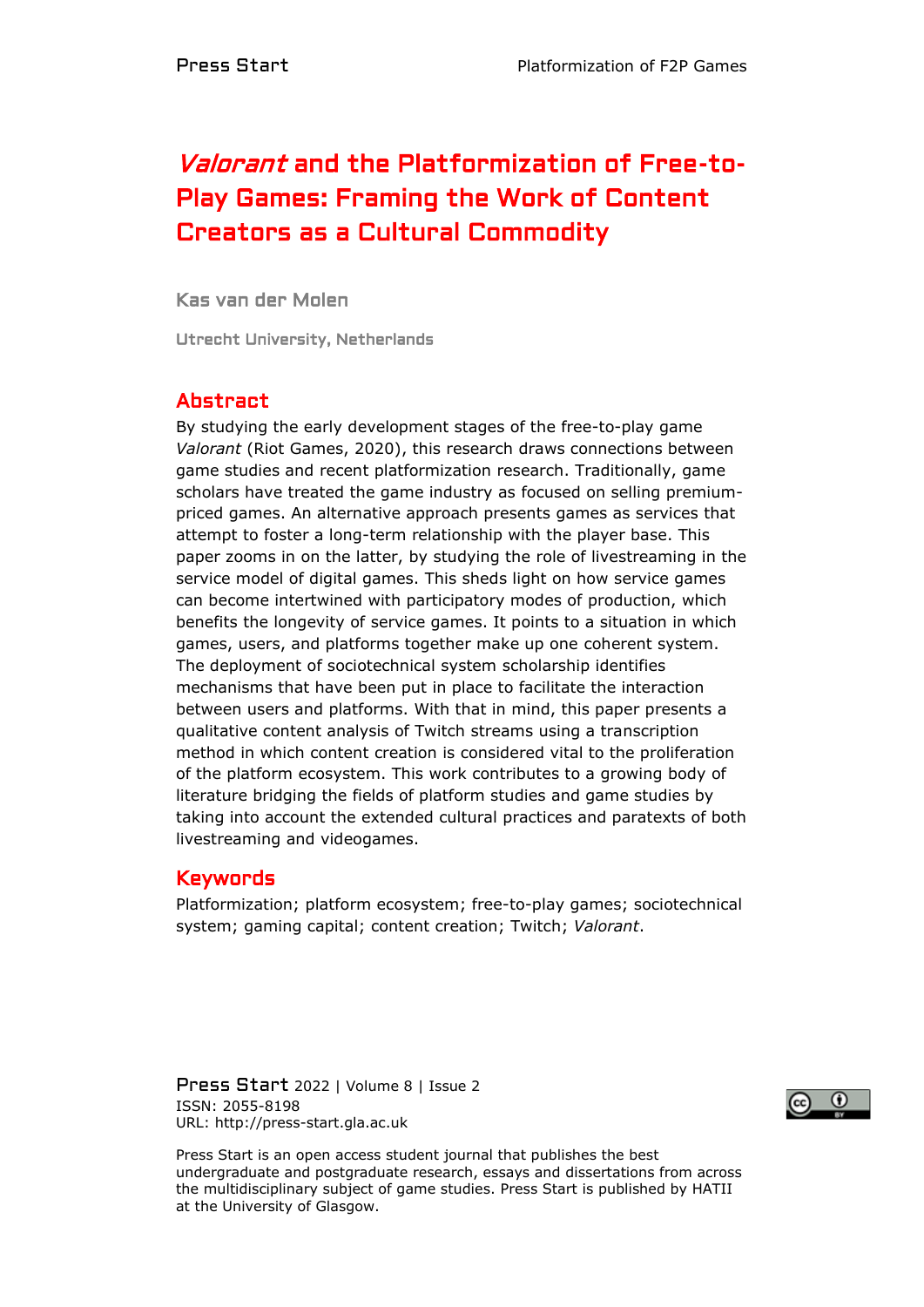#### Introduction

This paper discusses the role of the content creator within the platform ecosystem surrounding free-to-play (F2P) games. As the term implies, F2P games do not cost anything to play but generate income from smaller sales of added content. Some games do this blatantly, for example, by integrating paywalls for specific parts of a game, while other games simply offer paid cosmetic enhancements. The year 2020 saw the introduction of a new F2P game, *Valorant*, the latest installment developed by F2P-veterans Riot Games, known for their popular title *League of Legends* (2009). *Valorant* is exemplary of the F2P business model, characterized by enabling wider demographical access to the game and simultaneously lowering the threshold to pay for additional content (Alha et al., 2014). Simultaneously, Riot Games has uniquely amplified its wide demographical access by moving to the livestreaming platform, Twitch. Livestreaming platforms often serve as promotional tools for games (Taylor, 2018, p. 21), but the relationship between *Valorant* and livestreaming goes beyond mere promotional purposes. Riot Games gave a small group of Twitch streamers exclusive access to the beta version of the game two months before its official release. These streamers could, in turn, use so-called "Twitch Drops" to distribute access to their viewers randomly. Doing so assigned Twitch streamers the crucial role as distributors of content. Streamers thus not merely promote titles, but become part of the game production and reception ecosystem alongside games and platforms. In this paper, I will therefore examine the role of the content creator and Twitch as a crucial part of *Valorant*'s F2P model. In particular, I investigate the strategic deployment of streamers as distributors of content. I argue that this role of streamers marks the platformization strategy exhibited by *Valorant*. *Valorant*, as a platform for content creation, serves as an illustration of this platformized business model of F2P games via Twitch.

Platformization describes the penetration of digital platforms into the web, causing a reconfiguration of cultural production and circulation (Nieborg & Poell, 2018). According to Bogost and Montfort (2009), scholars in software studies understand platforms as computing systems through which the relation between platform and end-users can be studied. Nieborg and Poell (2018) expand this notion by studying the "complementors" (rather than end-users) as the suppliers of content. Complementors are, in this case, those who mediate between *Valorant* and its players through Twitch. The underlying idea with content creation in the context of platformization is that the production and circulation of content are in the hands of the platform, which is in turn dependent on its complementors and end-users. *Valorant*, with its platformization strategy, takes part in this push and pull dynamic between the platform and its users. Following Nieborg and Poell (2018), I consider the work of content creators vital to the proliferation of the

Press Start 2022 | Volume 8 | Issue 2 ISSN: 2055-8198 URL: http://press-start.gla.ac.uk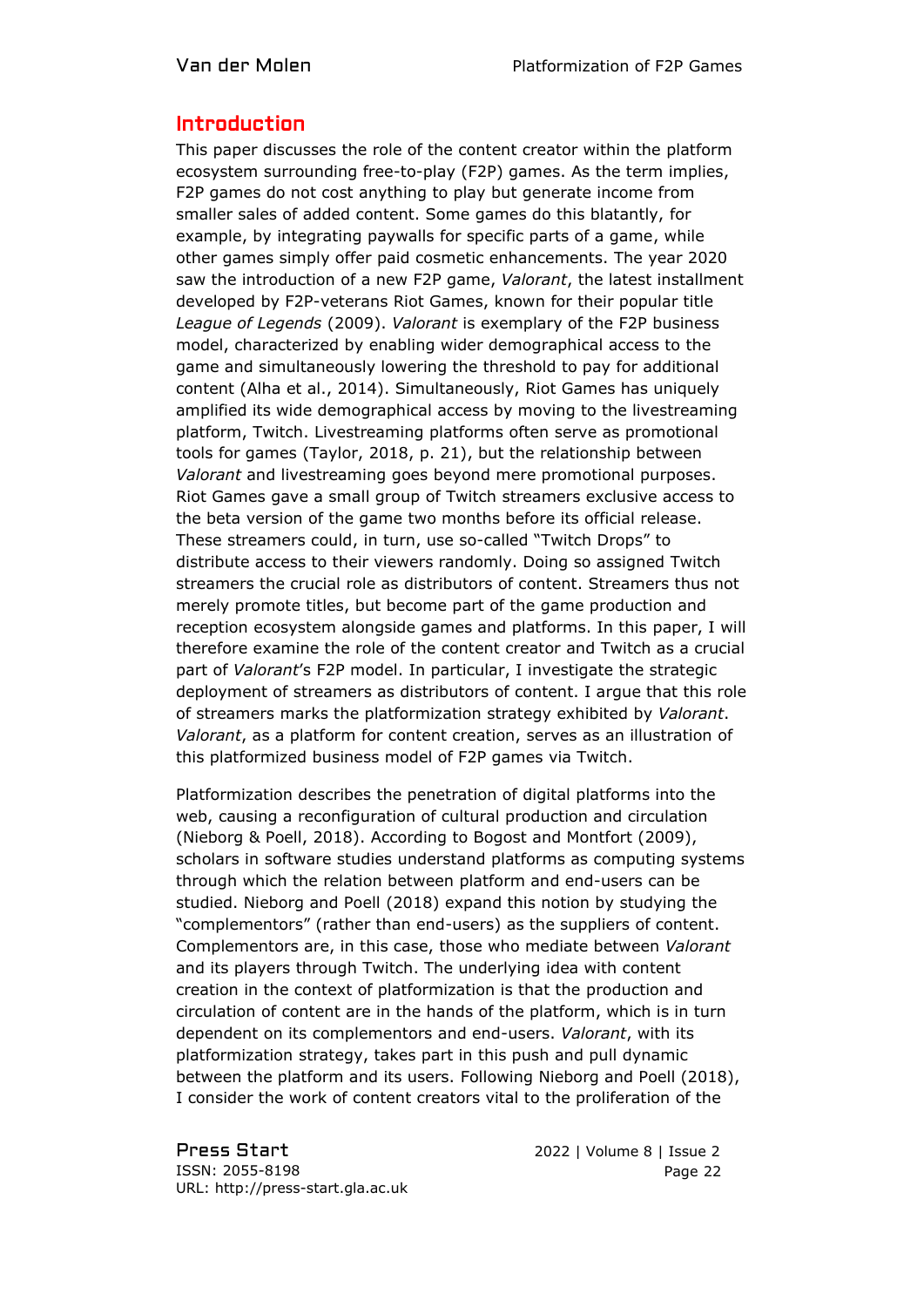overall platform ecosystem—including *Valorant—*due to the state of codependency between platforms and (the work of) users.

This paper answers the central research question: "What are the roles of the content creator as a complementor within the platformization of *Valorant*?" The notion of the "complementor" points to the embeddedness of content creation within the platformization strategy of *Valorant*. It entails a focus on the agency of content creators amidst a sociotechnical system that is geared towards the commodification of interaction and spectatorship. This research contributes to the work on platform ecosystems, which aims to disentangle the complex relations between platforms and their users through a study of interconnected ecosystems of various platforms, conglomerates, and their users (Van Dijck et al., 2018). Central to my argument is Postigo's work (2016), which provides a concrete understanding of the sociotechnical system as the simultaneous use of a social and technical framework. Concretely, I examine how *Valorant* becomes part of Twitch's ecosystem through the work of content creators. I expand on previous works on platformization by studying how content creation can facilitate the platformization of F2P games. This is inspired by the work on games as services (Sotamaa & Karppi, 2010), on the extended cultural practices of games (Postigo, 2007; Sotamaa, 2010), and on gaming capital (Consalvo, 2007).

The main goal of this article is to develop a preliminary account of the platformized co-dependency between *Valorant*, Twitch, and, crucially, content creators. To do so, I analyze Twitch and its mechanisms as a sociotechnical system through a study of its affordances, informed by Postigo's work (2016). Then, I define *Valorant* and F2P games as services, building on the concept of the attention economy, in order to critically assess how Twitch commodifies content creation. Finally, I take up McGuigan's (2014) work on the "neoliberal self" to assess and critique the role of content creators as workers for the platformized system as a whole. Using several case studies—on Twitch's Drop mechanic, the Twitch Rivals tournament, and the so-called "hype train"—I demonstrate how this platformized co-dependency comes into being. I do so by means of a qualitative content analysis of several Twitch streams of *Valorant*, using transcriptions that address the specificities of content creation as part of *Valorant*'s platformization strategy.

# Valorant as a Sociotechnical System

Because Twitch plays such an integral part in the distribution of *Valorant*, their livestreams offer particularly interesting case studies for this article. These case studies will demonstrate the tenuous power balance between Twitch as a platform, the content creators, and other human/non-human actors they engage with in and around streams. This idea is grounded in Langdon Winner's (1986) theory of technological

Press Start 2022 | Volume 8 | Issue 2 ISSN: 2055-8198 URL: http://press-start.gla.ac.uk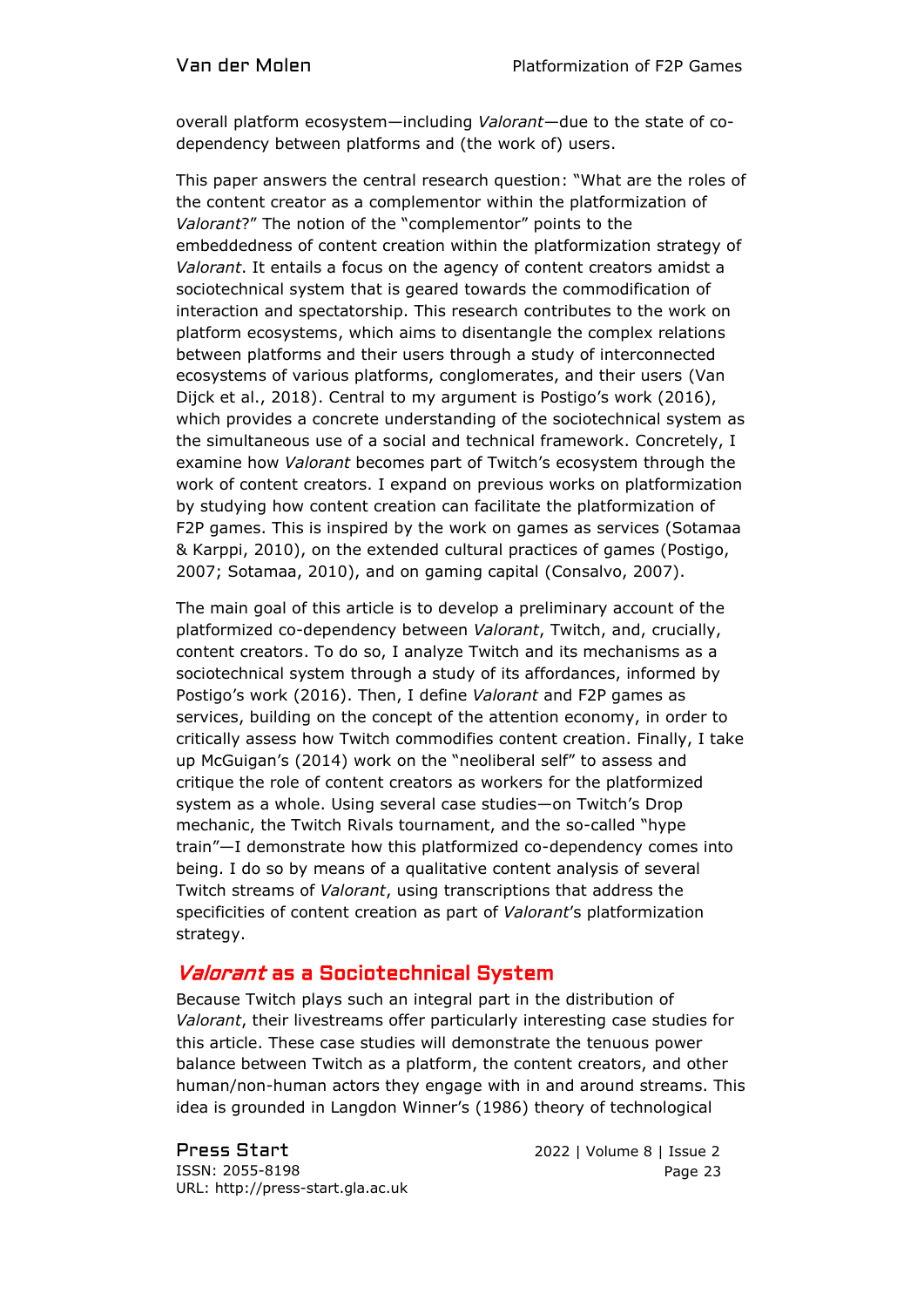politics. Winner pushes away from technological determinism—the idea that humans are passive subjects to technological innovation and therefore social change—and instead "suggests that we pay attention to the characteristics of technical objects and the meaning of those characteristics" (pp. 21–22). Thus, Winner sees agency as something not exclusive to humans, but also technologies. Similarly, Niederer and Van Dijck (2010) argue that sociotechnical systems facilitate user behavior by coupling social conventions with technological affordances, elsewhere defined as the set of probable uses and meanings designed by a technological artifact (Postigo, 2016). The sociotechnical system focuses on the meaning that emerges from the coordinated interactions between humans and technologies.

The idea of sociotechnical systems helps to understand the relation between technicity and sociality. Postigo (2016) states that most technologies are undertaken as social practices, meaning that looking at such digital architectures from the perspective of either social affordances or technological affordances will generate different meanings. The two are inherently connected, but technological affordances describe what kind of technological use is afforded, whereas social affordances describe the social structure that emerges in interaction with a given technical structure. As a consequence, usergenerated content (UGC), he says, wrongfully gives the impression that users have complete agency (p. 335). Instead, Postigo argues that the technological infrastructure of these platforms can transform UGC into forms of digital labor—labor in the sense that it creates an exploitative sociotechnical system that extracts value from UGC, what he calls "digital labor architectures" (p. 333). This can be explored further by analyzing the distribution of beta access through Twitch Drops.

The affordances of Twitch Drops range from providing access to content, to creating a form of cultural hierarchy. Twitch Drops automatically generate virtual content for viewers. Those who watch the longest have a higher chance of being rewarded with a Drop. The reward, in this case, is early access to *Valorant*. On a technical level, the Drop thus affords access. As a social affordance, the Drop's distribution of access functions as a currency among players. I argue that this signals an exchange of "gaming capital," as discussed in Consalvo's (2007) rewriting of Bourdieu's (1986) cultural capital theory. Cultural capital means the collection of symbolic traits that one acquires to become part of a social class. Consalvo's theory discusses those symbolisms specific to gaming culture's social hierarchy. Gaming capital signifies a dynamic currency that addresses the interaction between players, industries, and various gameplay practices (Consalvo, 2007, p. 4). *Valorant*'s distribution of Twitch quite literally generates gaming capital as it integrates the streams as paratexts into its core business model. The Drop becomes a

Press Start 2022 | Volume 8 | Issue 2 ISSN: 2055-8198 URL: http://press-start.gla.ac.uk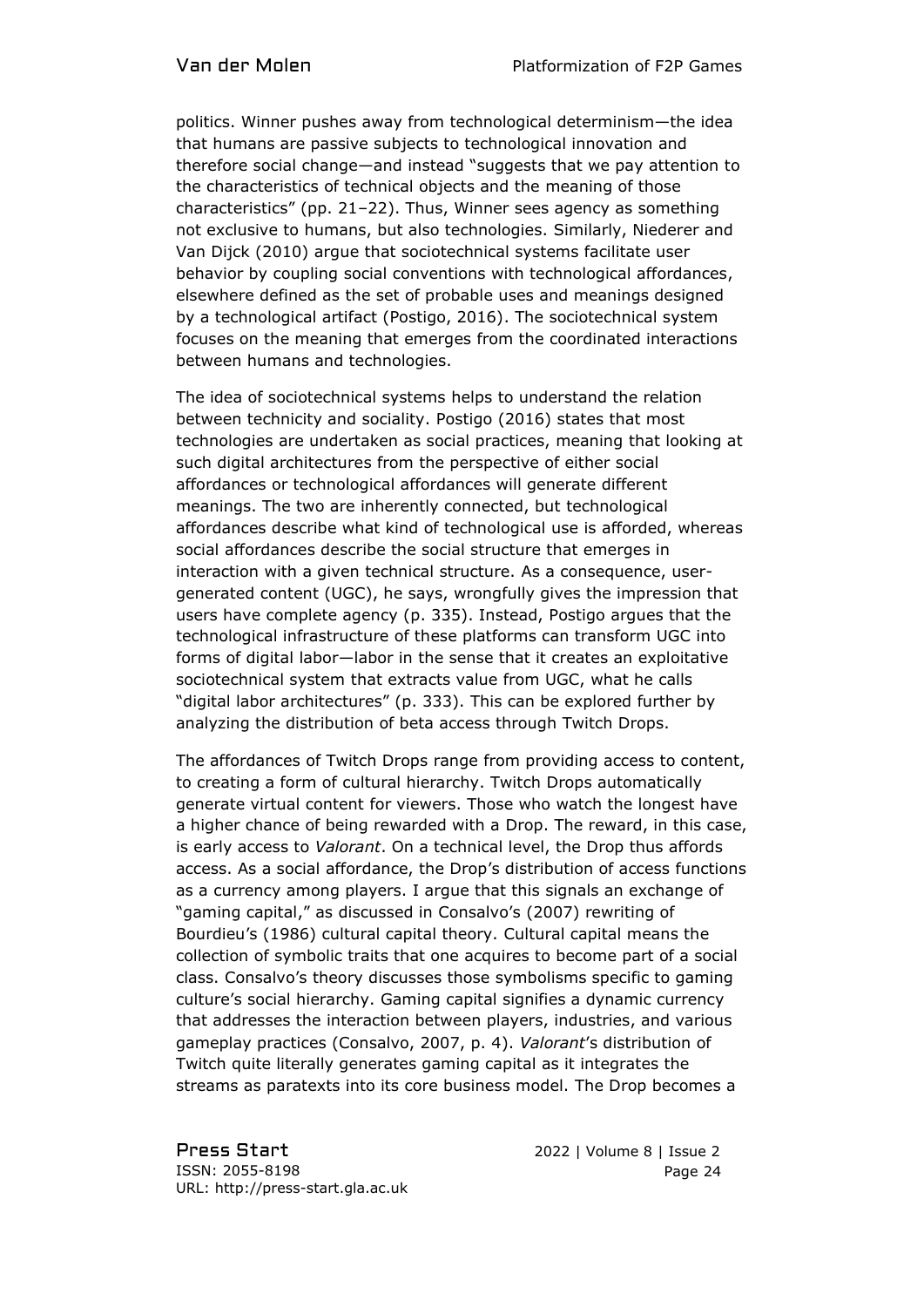tool for the promotion of the game and consequently rewards—and thus assigns tangible value to—the activity of watching.

Furthermore, Twitch Drops strengthen the position of what Postigo calls "stars" (2016, p. 345). He defines stars as those who create and maintain large follower bases and are vital to ensuring revenue generation from UGC. This is primarily a social status in which content creators can attain stardom within their respective communities. Games can function as sites for stardom to emerge through content creation (Postigo, 2016, p. 341). *Valorant* as a sociotechnical system has the potential of strengthening the position of already established Twitch stars by giving them the elite position as a distributor of beta access. It thus functions as a self-sustaining reputation system that assigns cultural value to content, similar to the one described by Niederer and Van Dijck (2010) with their example of WikiTrust. This is an extension for Wikipedia that color-codes edited parts of articles for their reliability. This extension creates an implied social hierarchy among users—a form of reputation—based on user behavior. As such, their study of WikiTrust serves as an example of how a "reputation system" can emerge as the result of the interaction between technologies and their users. In the case of this article, the commodification of viewership with Twitch Drops can translate into forms of reputation in a similar way. Twitch Drops not only distribute access to *Valorant* but also create a social hierarchy among audiences and potential *Valorant* players, dividing audiences between those who have exclusive access to the game and those who do not.

*Valorant* as a sociotechnical system orchestrates the interactions between streamers, viewers, platform and game. At the heart of this system lies a variety of both social and technical affordances that balance between the participatory potential of creating meaningful user engagement on the one hand, and more labor-infused affordances that serve the purpose of generating promotional value for both Twitch and *Valorant* on the other. This points to a potential pitfall of *Valorant* as a sociotechnical system, as it might reinforce inequalities between cultural workers, the participatory potential of meaningful content, and digital labor.

# Gaming the System Through Valorant's Beta Access

Digital platforms offer various ways for cultural producers to generate additional (automated) revenue streams. Simply put, the closed beta sells the idea of exclusivity of playing *Valorant*, which transforms viewership into a valuable commodity. Petre et al. (2019) argue in their work on "platform paternalism" that the downside of automating cultural practices is that it affects content creators' labor conditions. The concept of platform paternalism describes a moral boundary-drawing process between legitimate strategic action and illegitimate algorithmic

Press Start 2022 | Volume 8 | Issue 2 ISSN: 2055-8198 URL: http://press-start.gla.ac.uk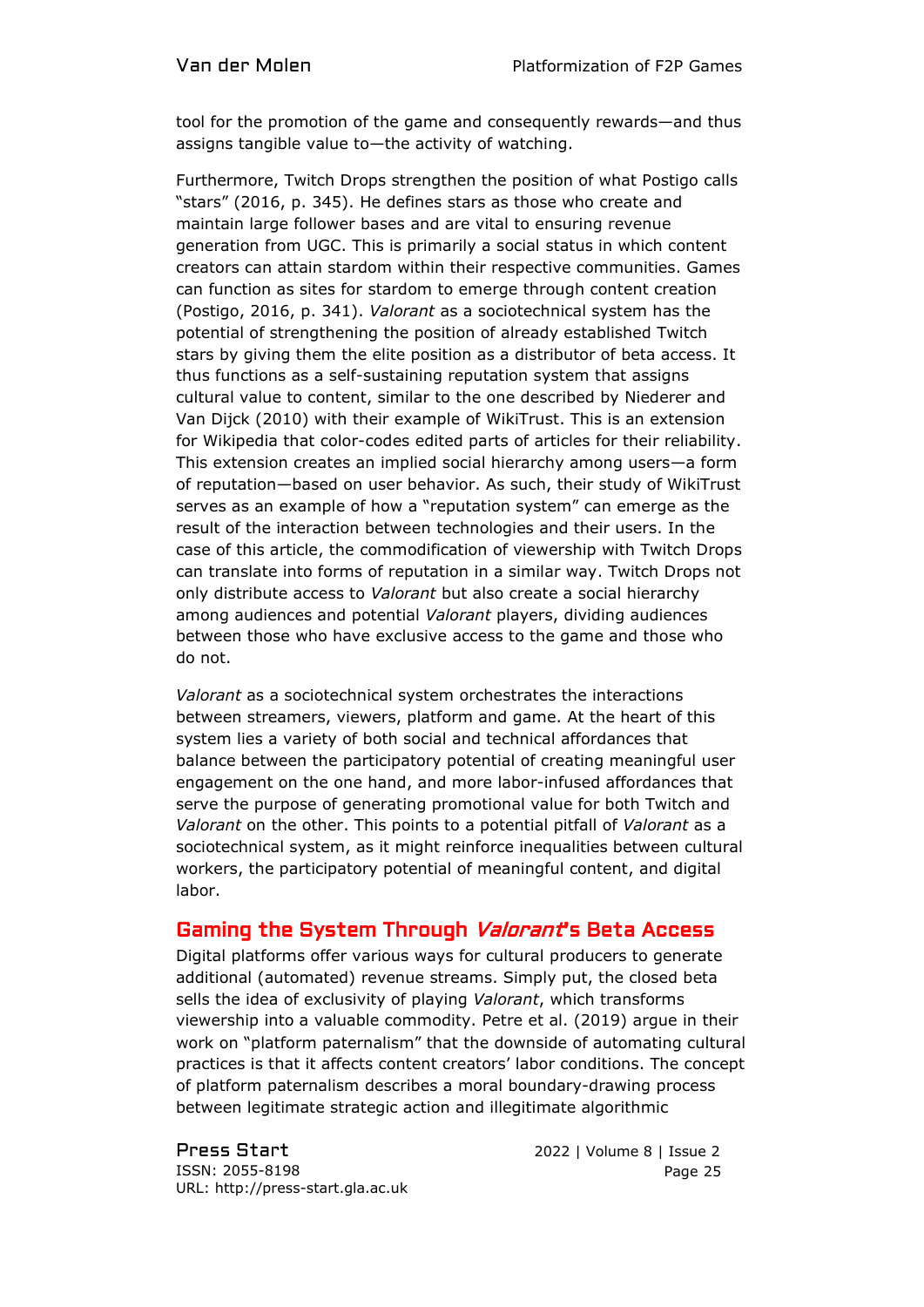manipulation. The authors argue that platform paternalism establishes a double standard: platforms can be credited for their innovative use of automated mechanisms, while similar strategies are often judged as unduly manipulative when deployed by cultural producers (Petre et al., 2019, p. 9). The Twitch Drop can be seen as an example of an automated process that can be manipulated by system-gamers for their personal benefit. Consequently, it also affects labor conditions of streamers and potentially strengthens inequalities among cultural producers.

The public outrage that emerged a few weeks after the initial release of the beta version of *Valorant* illustrates the precarious position of the content creators in the platform ecosystem. The streamer Asmongold (2020) accused *Valorant* streamers of "gaming the system" by using the "Twitch Drops Enabled" tag while broadcasting pre-recorded footage of *Valorant* content. He claimed that several streamers were broadcasting pre-recorded material under the false pretense of being live while farming viewers using the Drops mechanic. The accusation of gaming the system refers to the use of algorithmic manipulation in the process of cultural production without the streamers making the content themselves. While the idea of platform paternalism describes the platform as leading this campaign of accusing system-gamers, this example features the content creators themselves leading the discourse.

The public outrage presents viewership as the main commodity generated by *Valorant* as a sociotechnical system. Streamers can game the system by making use of the exclusivity of the beta access Drop to increase their viewership as well as that of the game. For streamers, finding one's "niche" is fundamental to their success as content creators. A new game can offer a serious opportunity to dive into a new niche and therefore also a new audience. *Valorant* is particularly suitable for this as it offers the Drops as crutches for viewership by giving audiences extra incentives to watch *Valorant* livestreams. The way the Drop is used and exploited shows the power dynamic that emerges between Twitch, *Valorant's* developers, and content creators, potentially affecting the labor conditions of the latter. The use and misuse of the Drop to gain an advantage shows that there is significant value in finding an audience for *Valorant.* Content creators are showing an awareness of the overall value and scarcity of viewership, which is commodified through the Twitch Drop.

## Games as Services and the Attention Economy

In the earlier paragraphs, I described carefully arranged roles that streamers play in *Valorant*'s distribution via Twitch. This situation of codependency potentially transforms the content creator into a cultural commodity (Nieborg & Poell, 2018). Drops can play a fundamental role in this transformation. This is in line with the idea of the attention

Press Start 2022 | Volume 8 | Issue 2 ISSN: 2055-8198 URL: http://press-start.gla.ac.uk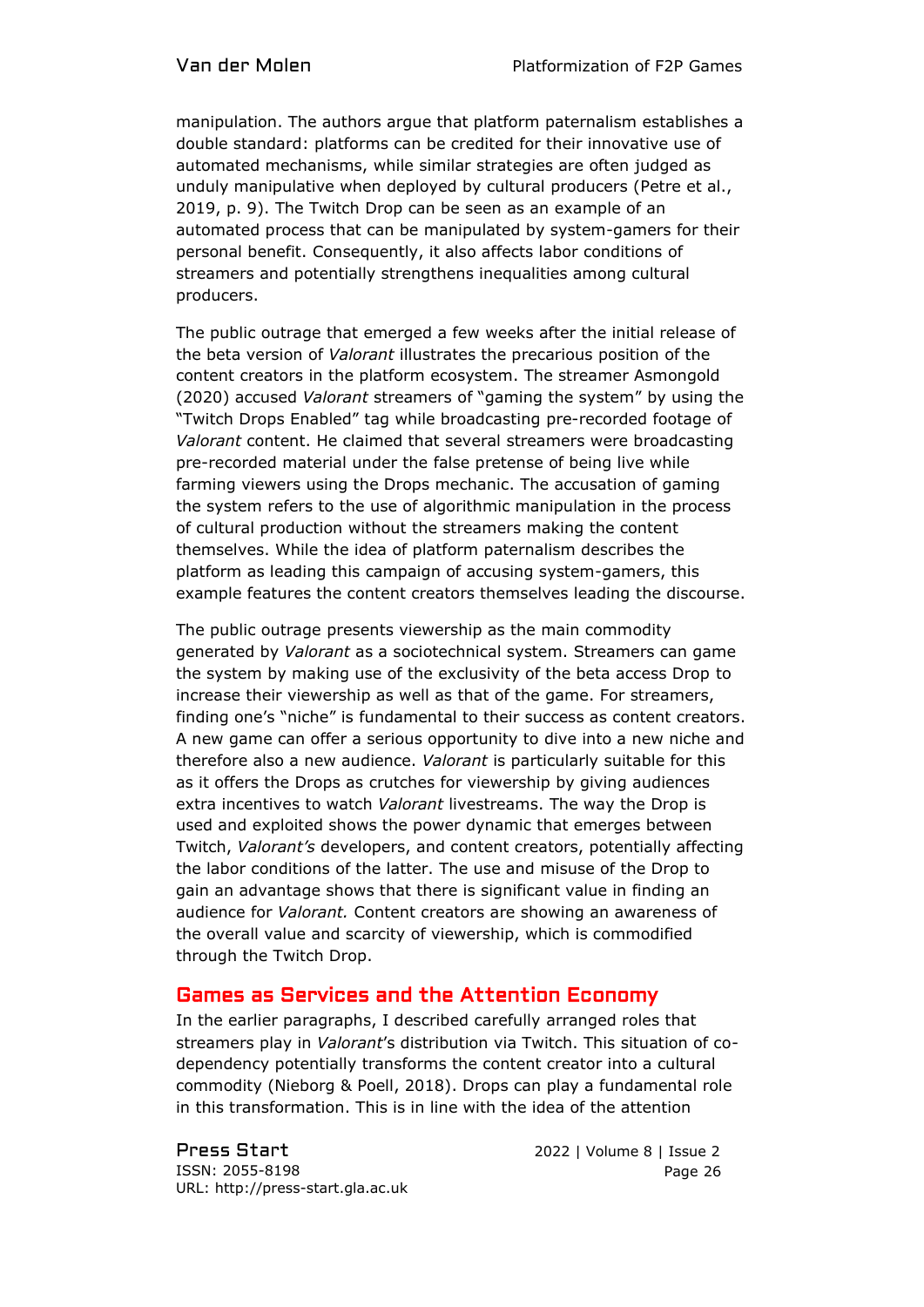economy, which treats attention as a scarce commodity (Davenport & Beck, 2001). Terranova (2012) argues that attention can become a form of capital that can be accumulated, measured, and exchanged (p. 2). One way of seeing the attention economy in practice is through systems that can measure, commodify, or otherwise facilitate the exchange of human attention. In other words, the attention economy relies on mechanisms of automatization that generate value from human attention. Twitch has carefully crafted such an attention economy with the way streams and games are categorized, as each game is listed as its own category in the "Browse" section. These games are primarily listed hierarchically based on the number of concurrent viewers; therefore, on Twitch, viewers are commodified as indicators of relevant or successful games. This mechanism aids the commodification of human attention and provides a tangible system for the exchange of this capital.

With *Valorant*, players as consumers are targeted through a model that has attention and investment as its primary focus. This is different from a more traditional approach in which the videogame console was the primary mode of distribution for game publishers. Nieborg and Poell (2018) argue that such an approach is particularly vulnerable to a "winner-take-all effect," in which a small number of premium-priced blockbuster franchises dominate the market. Conversely, *Valorant,* with its distribution strategy via Twitch, presents a different approach, in which not only game consoles but also digital platforms are used for distribution. Here, the focus has shifted towards gaining and sustaining the attention of audiences as the main concern, using digital platforms as distributors. The crucial involvement of digital platforms and their content creators makes it so that there is no winner-take-all effect. Rather than generating direct sales, *Valorant* aims to develop a sustainable player base and give them the incentive to invest in the game, as is embedded in the rhetoric of games as services (Sotamaa & Karppi, 2010). *Valorant*'s service model uses Twitch as the core infrastructure to generate such a sustainable relationship with players.

## The Neoliberal Self and Content Creation as Work

This section delves into the affective labor that goes into the role of the content creator in distributing *Valorant*'s content. Affective labor refers to efforts intended to generate emotional responses from others. In this case, the labor is mediated by Twitch's transmission of an affective performance of streaming personas (Woodcock & Johnson, 2019, p. 816). While I problematize the precarious position of streamers as distributors of gaming content with *Valorant*'s platformization strategy, Twitch's involvement—with systems like Twitch Drops—can also offer profound opportunities for content creators to become successful entrepreneurs. In his work on the "neoliberal self," McGuigan (2014)

Press Start 2022 | Volume 8 | Issue 2 ISSN: 2055-8198 URL: http://press-start.gla.ac.uk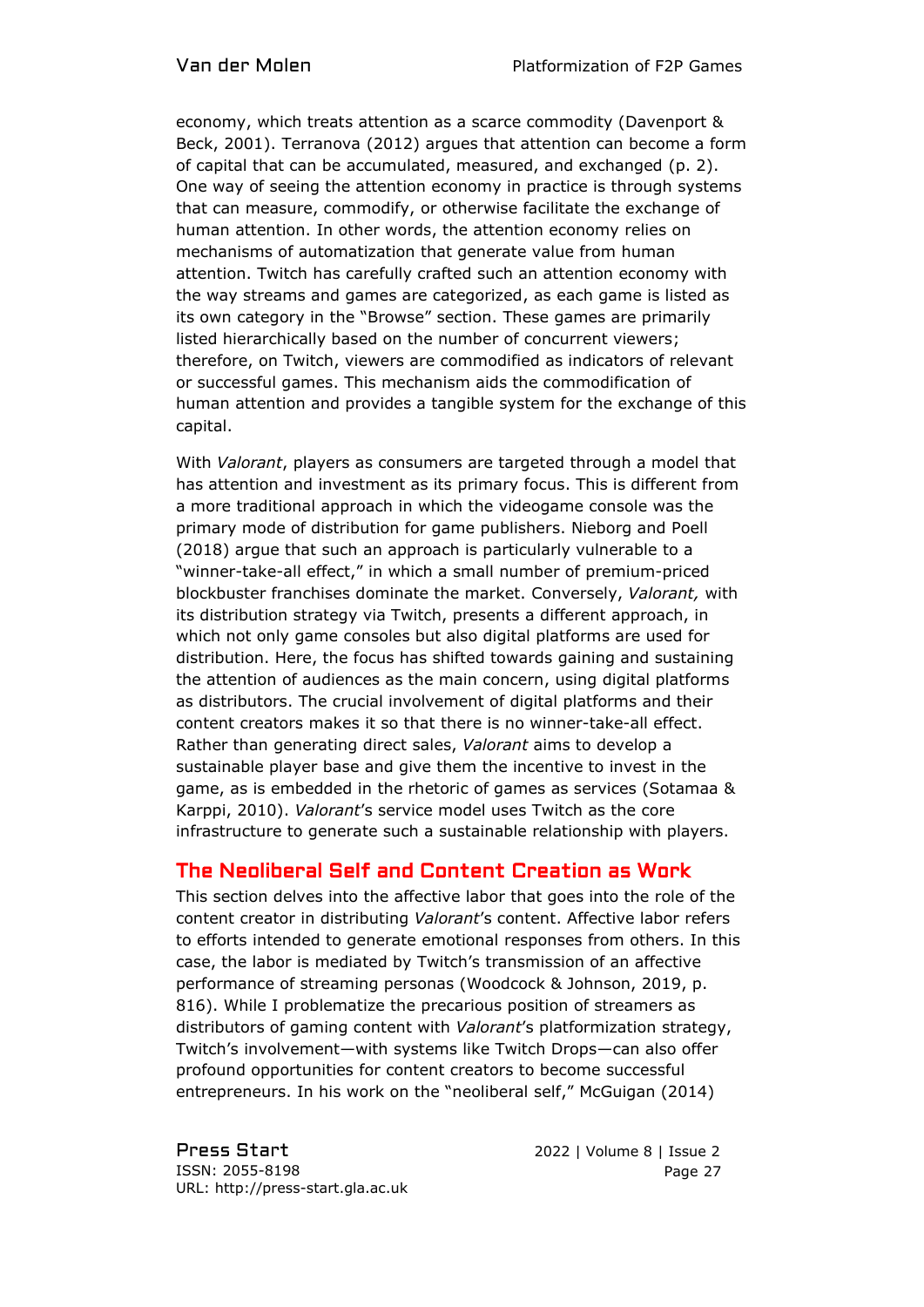describes a shift from organized capitalism to neoliberal hegemony that brings about the transformation of the self, which is particularly prevalent in creative industries. It imagines the free play of market forces according to a "never actually existing model of 'perfect competition'" (McGuigan, 2014, p. 224). His critique is that this neoliberal subject—in this case, the content creator—is predicated upon a thriving free market structure celebrating the competitive freedom among individuals. The reality, however, is that the freedom of these subjects is enforced by larger power structures. An important aspect of the neoliberal self, McGuigan argues, is that the construction of the self is not a matter of free choice, but of "institutionalized obligation" (pp. 233–234). Following McGuigan, I argue that the "obligation" is, in this case, illustrated by content creators' economic and social dependency on the platform, enforced and amplified by platformization strategies such as the Twitch Drop.

Content creators as neoliberal subjects take up different roles in relation to games, Twitch, and their audience. With regard to the overall platform ecosystem, streamers work according to schedules that are standardized and attuned to when and how they can reach their audience. In their study on the careers of Twitch streamers, Johnson and Woodcock (2019) state that scheduling on Twitch—much like scheduling of television broadcasting—depends upon developing regularity. They also characterized streamers as "companies of one", displaying a sense of "neoliberal subjectivity" in their work ethic (Johnson & Woodcock, 2019, p. 344). This means that their work ethic is geared towards investing lots of time and effort, while at the same time providing reliability and regularity. Crucially, streamers also make conscious decisions about the games they play. Streamers can choose to be a variety streamer—meaning their "content" is in the variation of games played—or to be dedicated to one particular game (Taylor, 2018, p. 3). Livestreaming on Twitch does not happen in isolation, as the work of content creators is entangled in the broader ecosystem of Twitch, games, and audiences. Therefore, content creators take up different roles as they navigate between neoliberal subjectivity and platformized obligations. These obligations are prominently represented in the Twitch Rivals tournament, which is illustrative of the co-dependency between content creators, games, and Twitch.

# Twitch Rivals Launch Showdown

Twitch Rivals is a tournament format that allows content creators to assemble teams and compete against other content creators. One of those tournaments is the "Launch Showdown" event for *Valorant* which took place in the first week after the game's launch. Most of its participants—primarily professional players—were already affiliated with esports organizations and other (FPS) games. Given that Twitch Rivals

Press Start 2022 | Volume 8 | Issue 2 ISSN: 2055-8198 URL: http://press-start.gla.ac.uk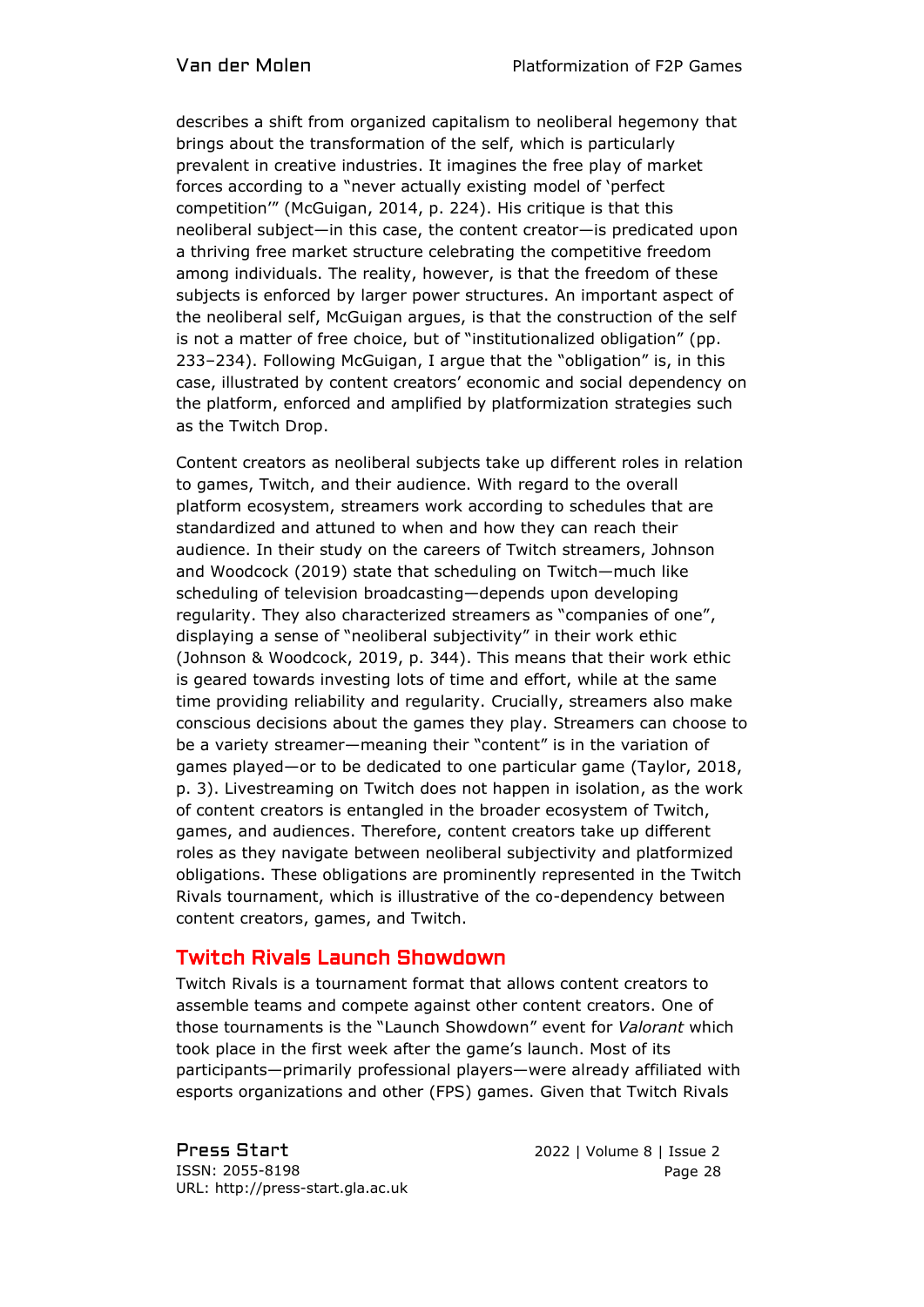functions as a mechanism to generate additional viewership through a competitive format, I argue that this tournament demonstrated the aspirations of Riot Games for *Valorant* to be recognized as a competitive game.

Twitch Rivals provides an opportunity to build a community surrounding a particular game. Riot Games profits from these tournaments as they draw in a large number of content creators with their respective audiences. Content creators themselves enjoy an increased spike in spectatorial engagement through the centralized event while also stabilizing their role as important figures in the community. Consequently, this also points to a pitfall of Twitch as a sociotechnical system, as it reinforces inequalities between cultural workers. The hierarchy among content creators is reinforced during Twitch Rivals. The opaque invitational structure of Rivals—in which it remains unclear what the invitation criteria are—creates an implicit social hierarchy among content creators, seemingly based on their level of dedication to *Valorant* as it is validated by Twitch. If that is the case, already established streamers are given more opportunities with occasions like Twitch Rivals, whereas smaller streamers are potentially neglected.

# Valorant as a Service Game

The previous paragraphs illustrated the different ways that streamers engage in a relationship with *Valorant*. Streamers do not stream *Valorant* only because of the incentives to stream given by Rivals and Drops. Rather, *Valorant* has some distinct features that might make it appealing for livestreaming, in terms of its gameplay or its potential audience. *Valorant* is a tactical player-versus-player multiplayer game that blends the aesthetics and genre conventions of first-person shooters with the strategical nature of multiplayer online battle arena (MOBA) games. This particular genre mix is relevant because players and content creators often play various games within one specific genre. Consequently, *Valorant*'s envisioned audience and player base are most likely affiliated with the same spectrum of genres.

The game developers themselves make it clear that they are aiming to engage in a sustainable relationship with a dedicated player base. On May 20, 2020, looking ahead to the official launch, executive producer Anna Donlon and game director Joe Ziegler (2020) shared their mission statement reflecting on the beta, in which they present *Valorant* as a service:

Closed Beta isn't for getting things "perfect" for launch—it's for making sure the right things are in place for us to *start* this journey together. We are moving VALORANT to launch because we want to *begin* this relationship of service and engagement, and that means taking the first *BIG* step. Please continue to hold

Press Start 2022 | Volume 8 | Issue 2 ISSN: 2055-8198 URL: http://press-start.gla.ac.uk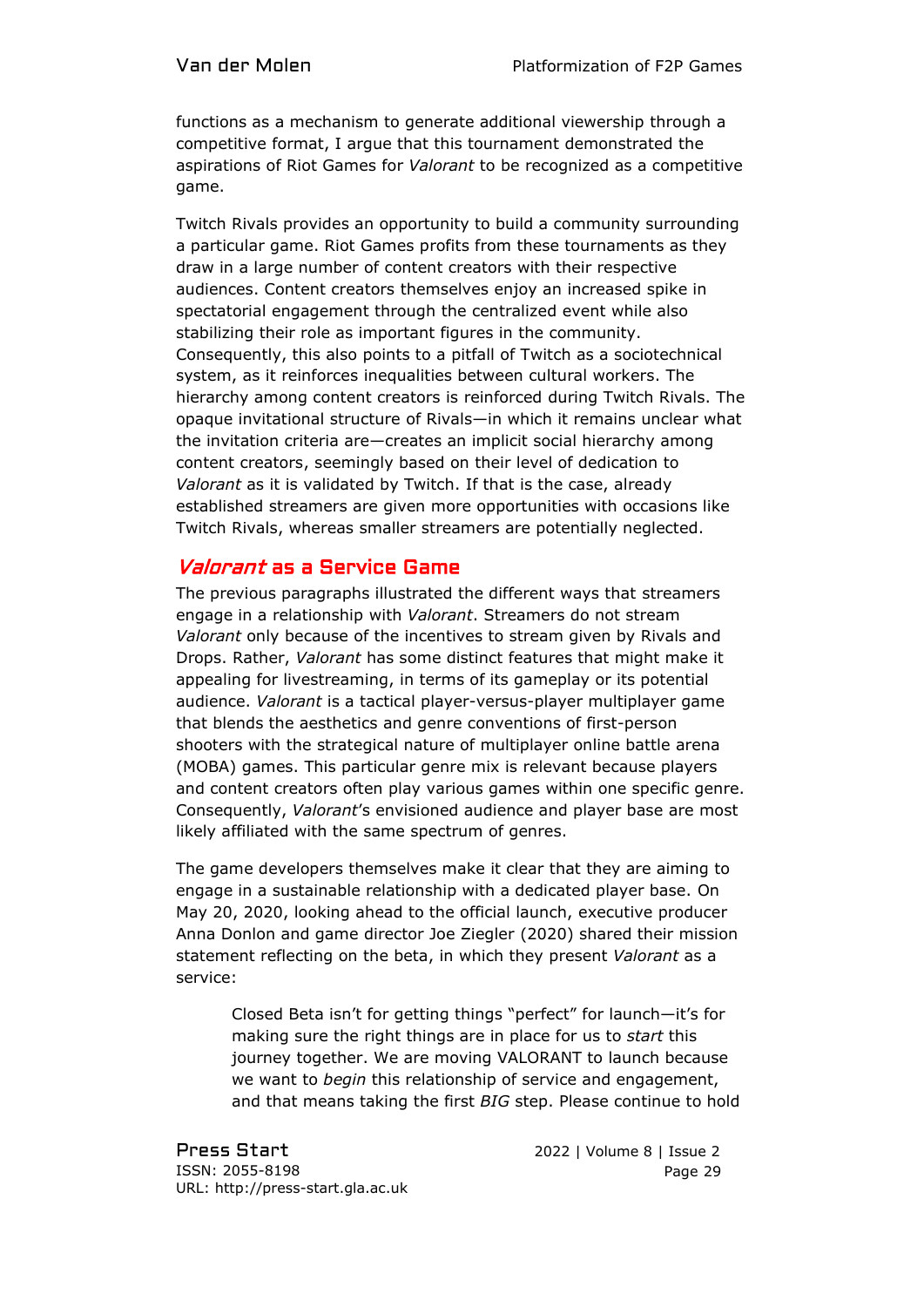us to high standards, and help us meet them. (para. 2, emphasis in original)

The developers thus present their game as a service game. *Valorant* is designed as a platform for numerous upgrades and value-added services, such as an in-game store for cosmetic content. For the service to function as such, the game needs a significant active player base. *Valorant* also provides a "community code" in which the developers describe an explicit set of guidelines on how to ideally behave as a player. In this code, Riot Games presents teamwork, fairness, and "thriving players" as core player values (*Valorant*, 2020). Riot Games thus creates an "implied player" (Aarseth, 2007) utilizing the rules and instructions provided by the community code, though the players retain the freedom to develop their own ways of playing *Valorant.* Furthermore, the phrasing of community guidelines resembles that of terms of service for platforms, which are similar sociolegal instruments to govern the relationship between platforms and users (Van Dijck et al., 2018, pp. 11–12). By combining the service model with a community code, the game establishes a clear focus on the player and their behavior. Considering streamers' potential to become opinion leaders in their communities (Sjöblom et al. 2019, p. 23), this declaration of intent by Riot Games thus gives streamers a pivotal role in the distribution strategy of *Valorant*. Their content functions as extensions of *Valorant'*s overall service-based game design, thereby illustrating the relevance of studying *Valorant* in relation to the overall platformized co-dependency between Twitch, *Valorant*, content creators, and players.

This rhetoric of service goes further than *Valorant* as an isolated game and becomes infused in the platform ecosystem as a whole. Thus, the first weeks before and shortly after the launch of *Valorant* can demonstrate how this relationship between streamers as content creators and games comes into being. In the next section, I will elaborate on my method of analysis.

# Method

For this article, I performed a qualitative content analysis of Twitch streams of *Valorant* with a focus on the work of content creators. This analysis was conducted during the transition between the closed beta phase, which ended on May 28, 2020, and the official launch of *Valorant* on June 2, 2020. After the official launch, Twitch Drops no longer commodified viewership as it did during the beta. This means that after the official launch, Riot Games had to rely on the conscious decision of streamers, viewers, and players to invest their time in their game. Sjöblom et al. (2019) argue that dedicated streamers, as opinion leaders, seriously impact the attraction and maintenance of communities surrounding particular games. Streamers are thus important figures

ISSN: 2055-8198 URL: http://press-start.gla.ac.uk

Press Start 2022 | Volume 8 | Issue 2 Page 30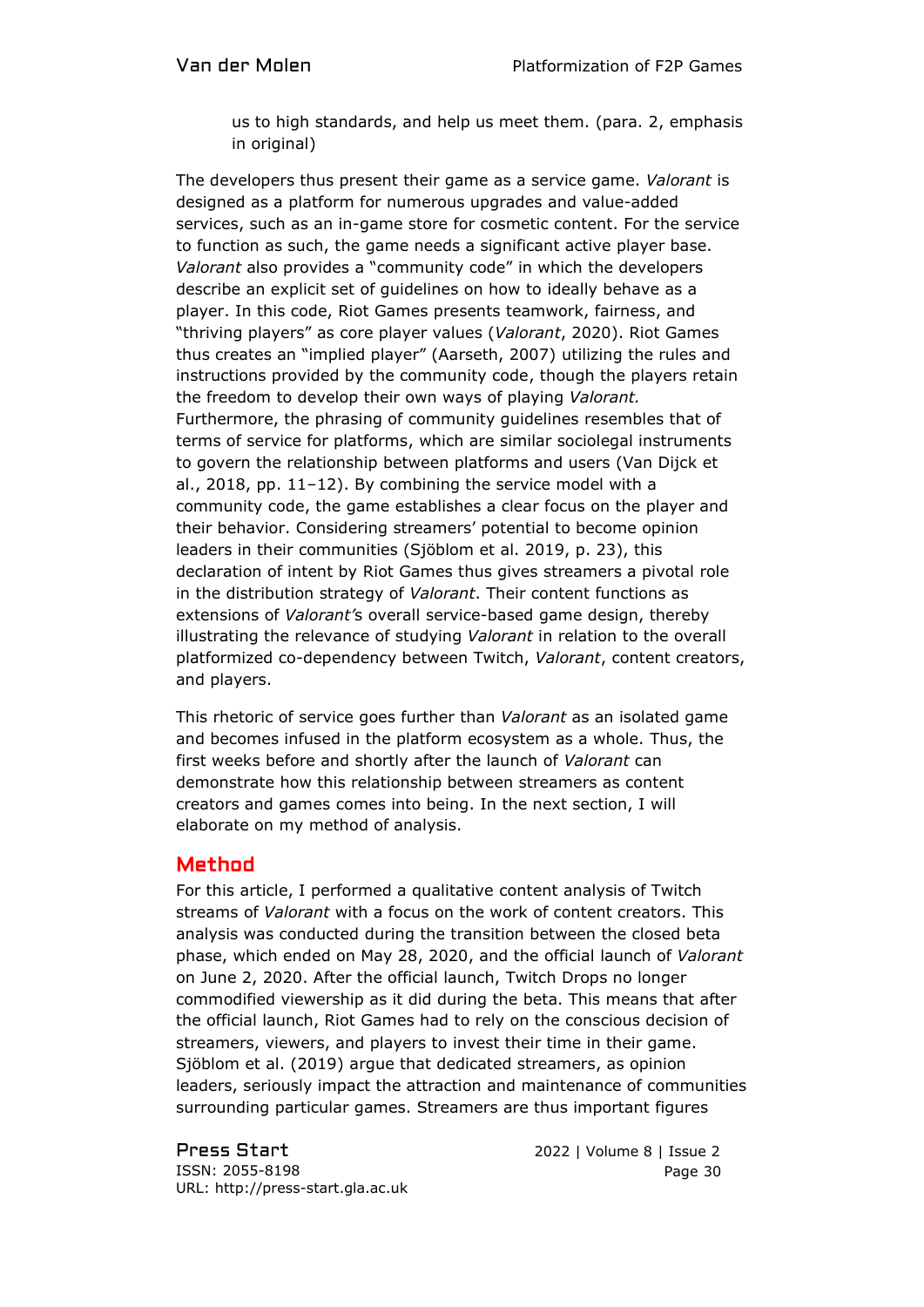leading the exchange of paratextual knowledge surrounding games on Twitch. With that in mind, my analysis focuses on the time period after the official launch to see which content creators dedicated themselves to working with *Valorant* and which roles they took up in this process. The chosen method serves the purpose of providing a detailed provisional account of the role of content creators in the platformization of F2P games via Twitch and how this role is adopted.

Many elements constitute "content" in Twitch streams, including the game that is played, how it is played, the narration of the streamer, and what the audience says. Recktenwald's (2017) transcription scheme of Twitch streams accounts for this specific construction of content on Twitch. Rather than keeping several types of content separate, Recktenwald proposes to pay close attention to the interplay between game activity, streamer talk, and audience chat in what he calls the "cross-modal communication" of streams (2017, p. 76; see Figure 1). These transcriptions are used to bring together the various forms of content into coherent units of information, providing one textual sample of different levels of communication for theoretical interpretation, as done by Fields (1988).



Figure 1. Visual representation of a Twitch stream. The stream consists of the webcam overlay (middle left), game activity (center/center left), stream information (bottom), and chat (right). Screenshot by the author.

This method aimed to investigate a small number of streamers and streams to perform a qualitative comparative analysis of the way content creators function as distributors of F2P games. The transcripts serve as proof of concepts for the analysis, providing detailed accounts of how we might characterize the role of content creators. The selection of content creators consisted of various streamers with different audience sizes to generate a balanced dataset with heterogeneous results. Many of these streamers were already involved with first-person

Press Start 2022 | Volume 8 | Issue 2 ISSN: 2055-8198 URL: http://press-start.gla.ac.uk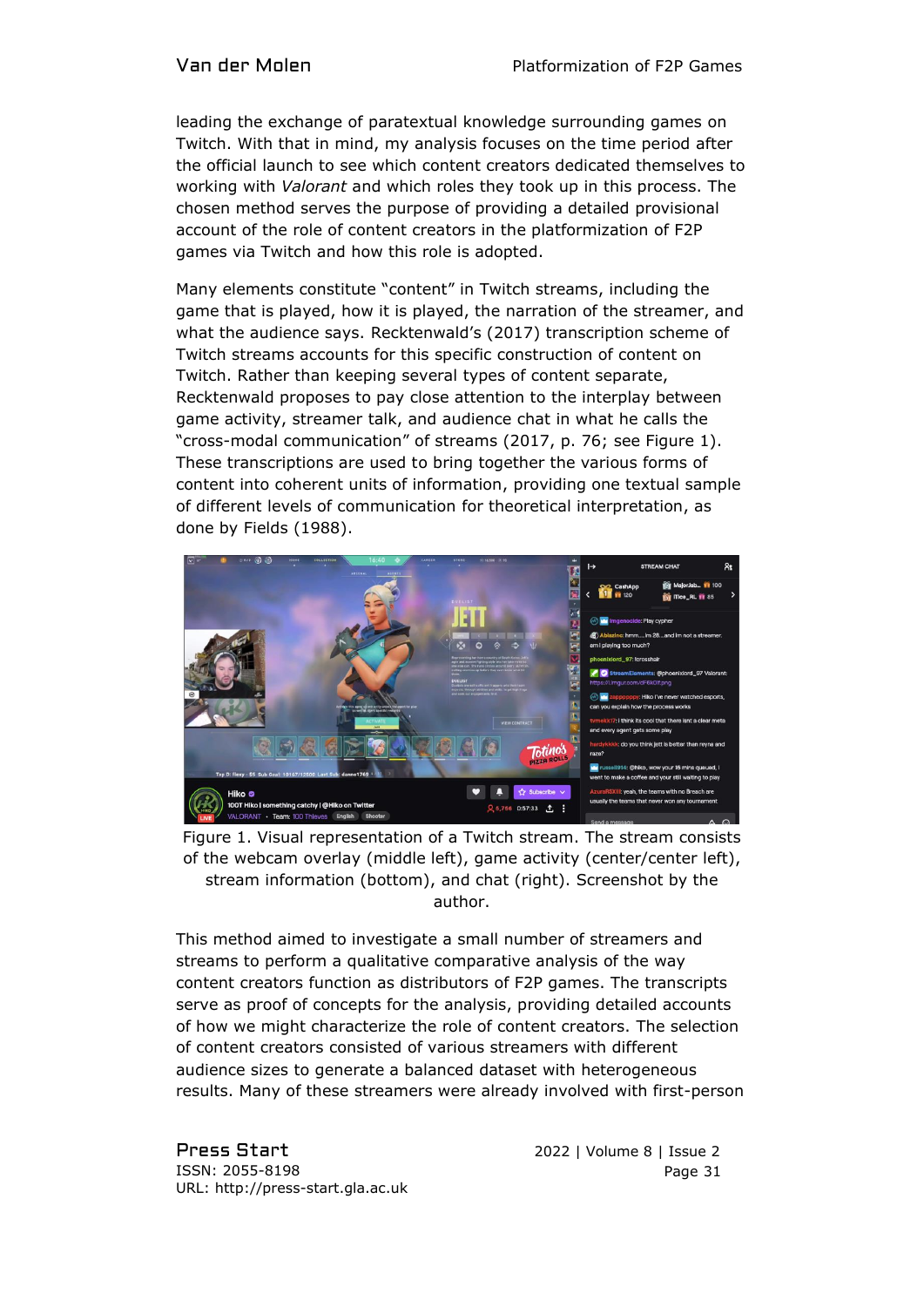shooters (FPS) and tactical player-versus-player (PvP) games that are similar to the genre conventions of *Valorant*. The data was gathered the first week after the official launch of the game, between June 2, 2020 and June 9, 2020. I watched several broadcasts a day for an hour each and logged the Internet Relay Chat (IRC) in a plain text file (\*.txt) for further reference. Where relevant, the IRC and audiovisual materials were transcribed using the scheme offered in Recktenwald (2017). Listed in Table 1 is an overview of the data gathered for this paper. The second column lists which game the streamer was affiliated with before engaging with *Valorant*, which gives an impression of what might draw streamers to this particular game*.*

| <b>Name</b>      | <b>Affiliated</b><br>games                        | <b>Followers</b><br>(April '21) | <b>Hours</b><br>watched | <b>Stream</b><br>dates                 |
|------------------|---------------------------------------------------|---------------------------------|-------------------------|----------------------------------------|
| Fangetta         | Variety                                           | 26.6K                           | 1 <sub>hr</sub>         | 06/04/2020                             |
| Hiko             | Counter-<br>Strike:<br>Global<br><b>Offensive</b> | 1.4M                            | 1 hr 30                 | 06/02/2020                             |
| Kephrii          | Overwatch,<br>FPS games                           | 563K                            | 1 <sub>hr</sub>         | 06/02/2020                             |
| Oasisonoverwatch | Overwatch,<br>FPS games                           | 110K                            | 1 <sub>hr</sub>         | 06/04/2020                             |
| Onscreen         | Counter-<br>Strike:<br>Global<br><b>Offensive</b> | 905K                            | 1 <sub>hr</sub>         | 06/06/2020                             |
| TheGamingOwl     | Fortnite                                          | 140K                            | 2 <sub>hr</sub>         | 06/04/2020<br>06/05/2020               |
| Valkia           | Call of<br>Duty:<br>Warzone                       | 295K                            | 3 hr                    | 06/03/2020<br>06/05/2020<br>06/06/2020 |

Table 1. Overview of the corpus.

The data came primarily from streamers (*N=*7) with a background in tactical FPS games, such as *Counter-Strike: Global Offensive* (Valve, 2012) and *Overwatch* (Blizzard Entertainment, 2016). Streamers often made their dedication to *Valorant* explicit by listing *Valorant* in their profiles or at least making their experience known by including their in-

Press Start 2022 | Volume 8 | Issue 2 ISSN: 2055-8198 URL: http://press-start.gla.ac.uk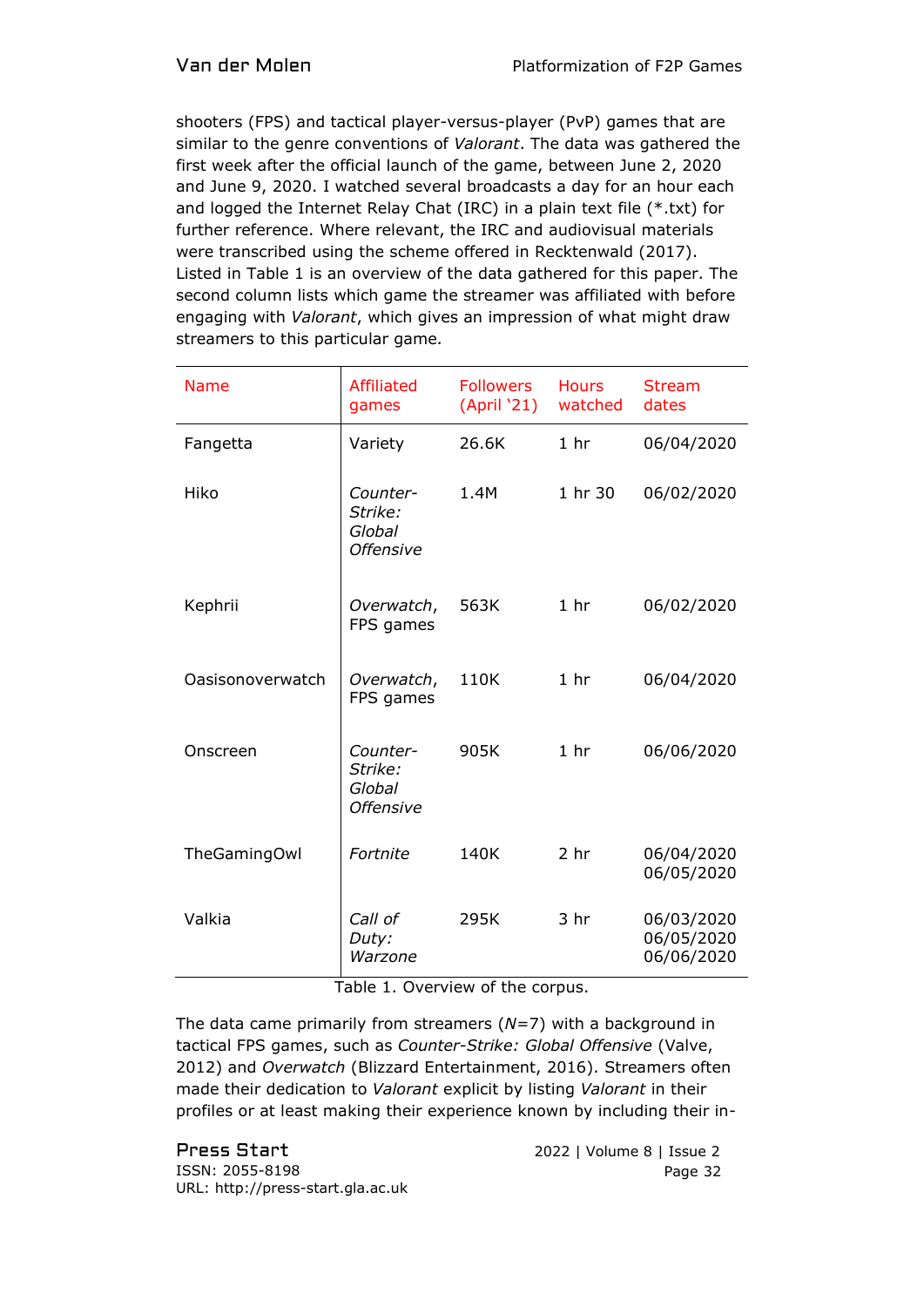game rank or level in the stream title. The research on the affordances of Twitch streams by Sjöblom et al. (2019) has provided relevant pointers for this study, specifically as an overview of the social affordances of the video stream. According to Sjöblom et al., streams can be characterized as stages for the emergence of micro-celebrities, as a place where streamers become opinion leaders, and as an opportunity to establish two-way communication with audiences. My research has attempted to broaden Sjöblom et al.'s scope by connecting their work to the specific relationship with *Valorant*, the sociotechnical system, and the platform ecosystem.

# Analysis

#### Valorant: Dead or Alive?

During TheGamingOwl's stream on June 4, 2020, a chatter posed the question of whether the game is "dead" (see Table 2). These are games that do not have enough active players, which results in empty game lobbies, long matchmaking times, and bad server coverage. The discussion in the excerpt reveals that a discussion about "dead" games is about more than the practicalities of playing a game. As was suggested later by another member of the audience, the person commenting might have been "trolling" (trying to get a response by being contrarian, offensive, or obnoxious). Nevertheless, the debate that followed reveals the audience's perspective on games as services and the attention economy on Twitch. It shows the interplay between the game as a technology and the kind of social practices it affords.

| Source           | Text                                                                                |
|------------------|-------------------------------------------------------------------------------------|
| VALORANT         | Round ends, streamer is spectating and turns<br>to chat.                            |
| <b>CHATTER 1</b> | Is this game dead already? As many people<br>say.                                   |
| <b>STREAMER</b>  | Dead? What do you mean dead? Who says<br>that? Who the hell says this game is dead? |
| CHATTER 2        | What?                                                                               |
| <b>CHATTER 3</b> | People say that on everything.                                                      |
| <b>CHATTER 4</b> | It just came out. How is it dead?                                                   |
| <b>CHATTER 5</b> | Yeah, what?                                                                         |
| <b>STREAMER</b>  | Who's smoking that crack? The game just<br>came out. [laughs]. How is it dead?      |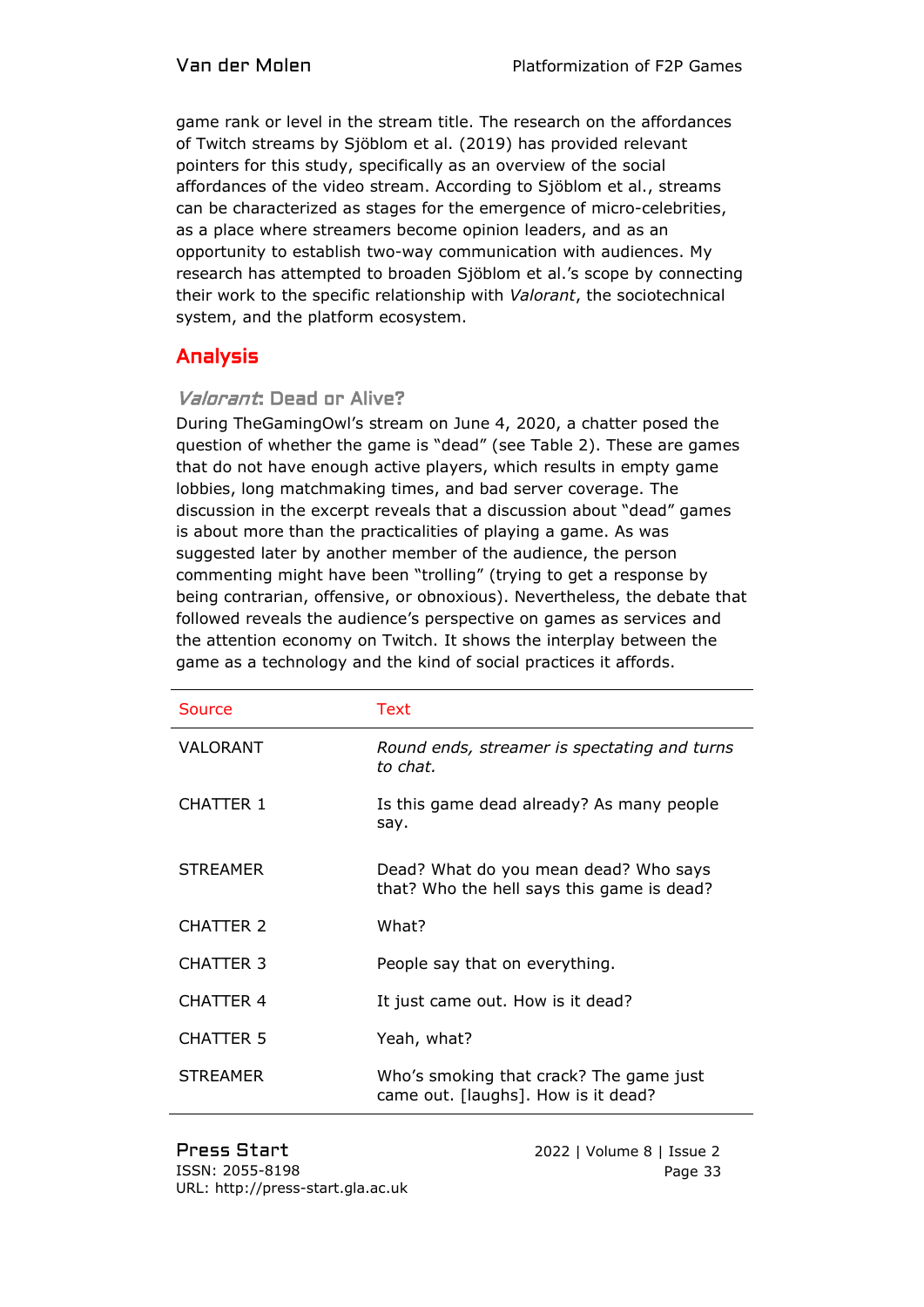| CHATTER 6        | The game has millions of players.                                           |
|------------------|-----------------------------------------------------------------------------|
| <b>STREAMER</b>  | That's what I'm saying.                                                     |
| CHATTER 7        | Him and 3 other people                                                      |
| VALORANT         | Next round starts                                                           |
| CHATTER 6        | Everyone is playing, not watching.                                          |
| <b>CHATTER 3</b> | Ow [Overwatch] has been dead for 7 years<br>you still get a game in 2 mins. |

Table 2. Transcription of TheGamingOwl's stream on June 4, 2020.

The comment that "everybody is playing, not watching" signals a rhetoric of "dead" games phrased in terms of attention and viewership. This discussion shows that *Valorant* needs both an active player base and active representation within the livestreaming ecosystem. The connection to the attention economy is implied in the rhetoric of "dead" games. Although such rhetorical instruments do not directly commodify or automate attention as such, the overall platform ecosystem does contribute to the development of this type of vocabulary that categorizes games relevant to the livestreaming ecosystem.

The idea of playing over watching, in this case, also refers to a certain degree of fan investment. TheGamingOwl's community is, as Jenkins (2006) states about interactive audiences, "held together through mutual production and reciprocal exchange of knowledge" (p. 137). The audience expressed a sense of rivalry towards other games and their communities, in this case, *Overwatch*. This characterizes the way players and audiences define themselves and others as communities and the role of the streamer as an opinion leader of their community (Sjöblom et al., 2019, p. 23). More importantly, this interaction also characterizes the social practice of streaming games, in which defining oneself in relation to other streams, games and their respective communities is crucial.

#### Dividing the Player Base

On June 3, 2020, UK-based streamer Valkia and his teammates had been waiting to find a match to practice for an upcoming Twitch Rivals tournament for quite some time when he, his teammates, and the chat started discussing the matchmaking system (see Table 3). This discussion revealed certain issues with the current matchmaking system, caused by long queue times when trying to find matches with full teams ("five stacks").

#### Source Text

Press Start 2022 | Volume 8 | Issue 2 ISSN: 2055-8198 URL: http://press-start.gla.ac.uk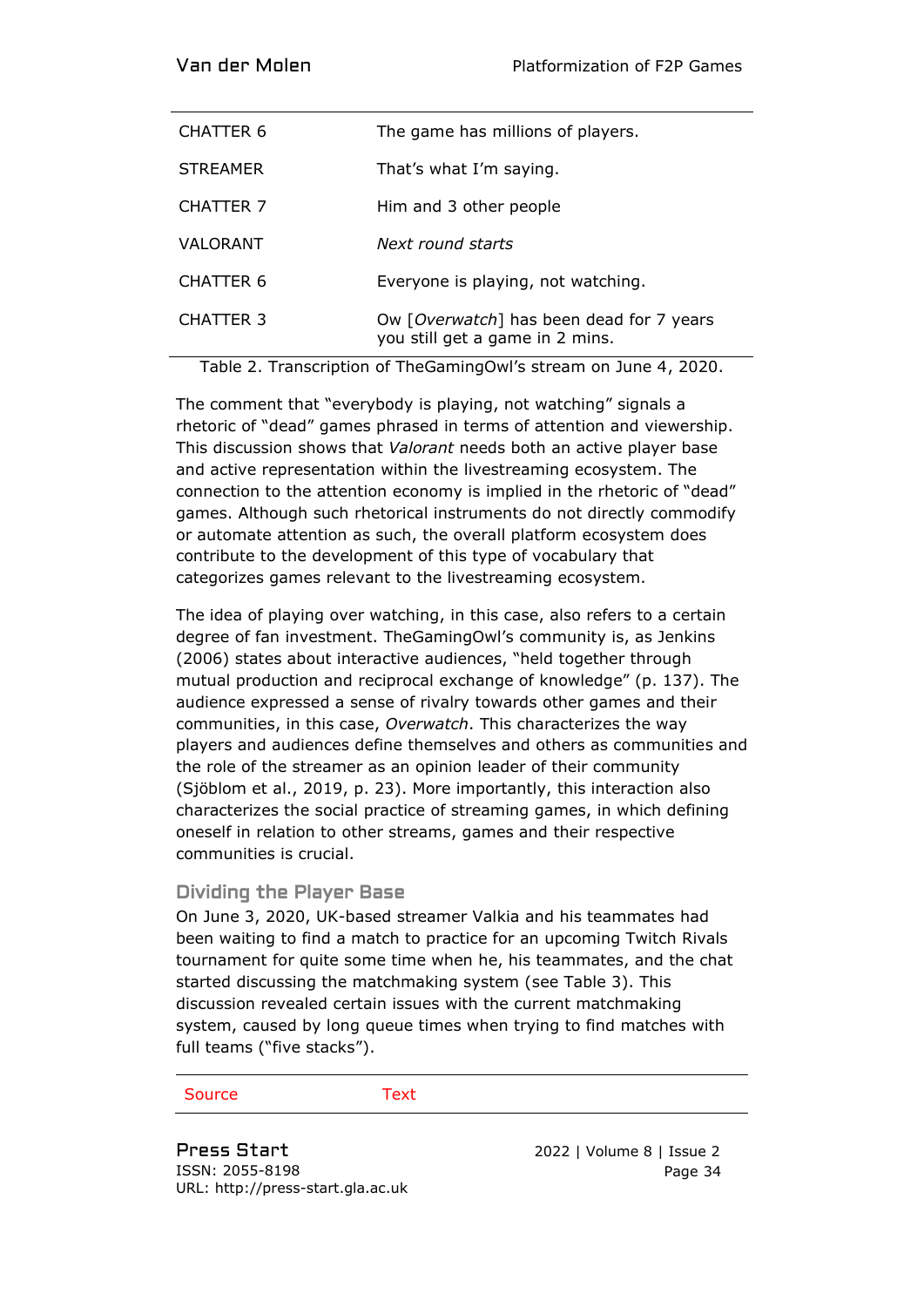| Van der Molen     | <b>Platformization of F2P Games</b>                                                                                                                                                                                                                                                                         |
|-------------------|-------------------------------------------------------------------------------------------------------------------------------------------------------------------------------------------------------------------------------------------------------------------------------------------------------------|
| VALORANT          | Main menu. In queue for matchmaking.                                                                                                                                                                                                                                                                        |
| <b>STREAMER</b>   | Yeah, there must be hidden MMR<br>[matchmaking rating] for this that's been<br>taken from beta.                                                                                                                                                                                                             |
| <b>TEAMMATE 1</b> | I had an hour queue yesterday. An hour<br>queue, and then we played some boring<br>game.                                                                                                                                                                                                                    |
| <b>STREAMER</b>   | An hour queue!?                                                                                                                                                                                                                                                                                             |
| <b>TEAMMATE 1</b> | So that's why we stopped playing.                                                                                                                                                                                                                                                                           |
| <b>TEAMMATE 2</b> | You're playing against a pro team when you<br>want to chill right?                                                                                                                                                                                                                                          |
| <b>TEAMMATE 1</b> | Exactly. You're playing "unrated" [non-<br>competitive game mode] and there are<br>teams practicing, trying out strategies. It's<br>like, ah, I don't want that.                                                                                                                                            |
| <b>CHATTER 1</b>  | There could also be no other 5 stacks                                                                                                                                                                                                                                                                       |
| <b>STREAMER</b>   | [to chatter 1] Nah. The game's out now.<br>There's definitely going to be another five-<br>stack. A hundred percent. But it's just about<br>match "Elo" for that. I don't really want to<br>wait for an hour for a game. I feel like that's<br>probably not good for a stream to be queuing<br>for an hour. |

Table 3. Transcription of Valkia's Twitch stream on June 3, 2020.

This excerpt reveals that the focus on competitive engagement can create a gap between competitive players and non-competitive players. In this case, Valkia struggled to find a match against similarly skilled players within the non-competitive "unrated" game mode. He suggested that the progress from the beta game had been transferred to the actual game, thus causing longer queue times and imbalanced matches. In their discussion, Valkia and his teammates felt that they were unwillingly queued up against professional players. The matchmaking system, as a sociotechnical "reputation" system (Niederer & Van Dijck, 2010; Postigo, 2016), aggravates the hierarchies among players and content creators. Zooming in on the affordances of a matchmaking system reveals a difference between the social implications and the technical affordances. By design, matchmaking systems are supposed to provide a level playing field for players. Simultaneously, matchmaking also creates a social order, therefore becoming a "reputation" system,

Press Start 2022 | Volume 8 | Issue 2 ISSN: 2055-8198 URL: http://press-start.gla.ac.uk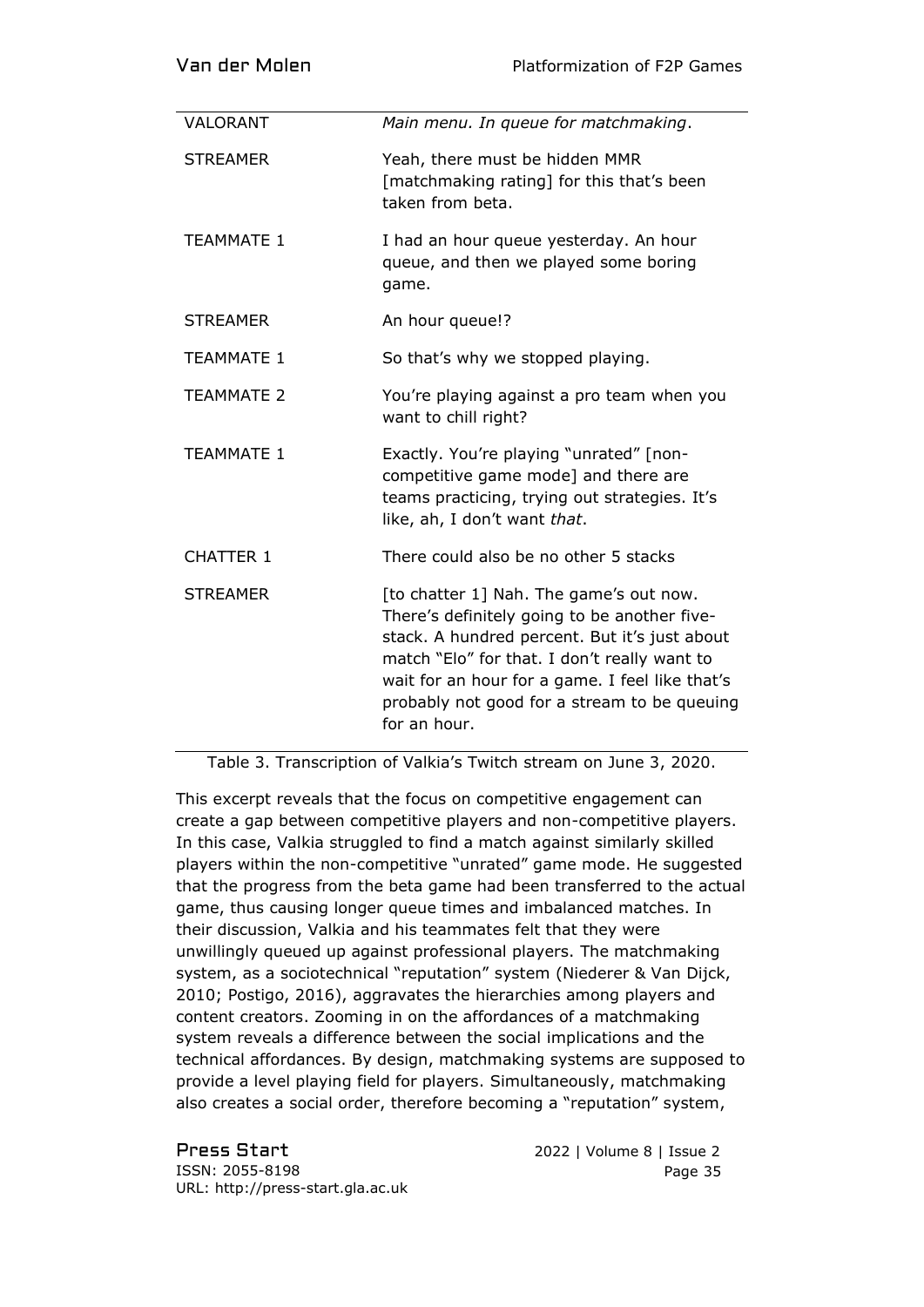which reinforces hierarchies among players and thus hurts the community-building potential of a game. It characterizes the functioning of social affordances and technical affordances discussed by Postigo (2016). In this case, it means that, on a technical level, matchmaking systems merely afford matchmaking for players, whereas, on the social level, such simple systems create an implied social hierarchy. Such hierarchies are not inherently malicious to the community-building potential of a game, as they can be beneficial to the gaming experience. However, the excerpt discussed here reveals a malfunctioning matchmaking system that fails to separate casual players from competitive or professional players. In this case, failing to account for the heterogeneity of the game's player base can hurt the gaming community's experience with the game. Table 2, for example, reveals the social practice of defining players, games, and their communities based on a game's matchmaking system.

As was stated by Valkia's teammates, the lack of a competitive game mode at launch resulted in longer queue times, which was—as Valkia argued—"bad for viewership," again referring to the pressure of the attention economy. Furthermore, it harmed the playing experience, as both competitive and non-competitive players played a non-competitive game mode. Conversely, *Valorant*'s community code reveals the developers' intention of making a game that is suitable as a competitive playing environment, and ultimately as a game that could be played in esports—formalized gaming competitions. In this respect, the role of the content creator becomes one of distributing content that is in line with their community code and mission statement and, in this case, competitive in nature. Valkia's stream reveals that a malfunctioning matchmaking system hurts the potential of streamers to create content that is in line with the game's intended audience. More so than just aiming for high viewership, content creators also have the responsibility of making content that is in line with the expectations of both their audience and the game. This becomes clearer when looking at the first big event after the official launch: the Twitch Rivals Showdown tournament.

## Automated Attention: The "Hype Train"

Another excerpt of Valkia's stream, this time during the Twitch Rivals group stage matches, shows that a "hype train" was activated while Team Valkia was on match point in the game (see Table 4). This case study serves as an illustration of how Twitch contributes to the proliferation of an attention economy that capitalizes on viewership. According to Twitch, a hype train is "a super-sized celebration when community members unite to support a streamer they love" (Twitch, 2020, para. 1). This is an automated process based on the social principles of audience engagement that celebrates affective investment of audiences—an investment which, according to Taylor (2018), "is

ISSN: 2055-8198 URL: http://press-start.gla.ac.uk

Press Start 2022 | Volume 8 | Issue 2 Page 36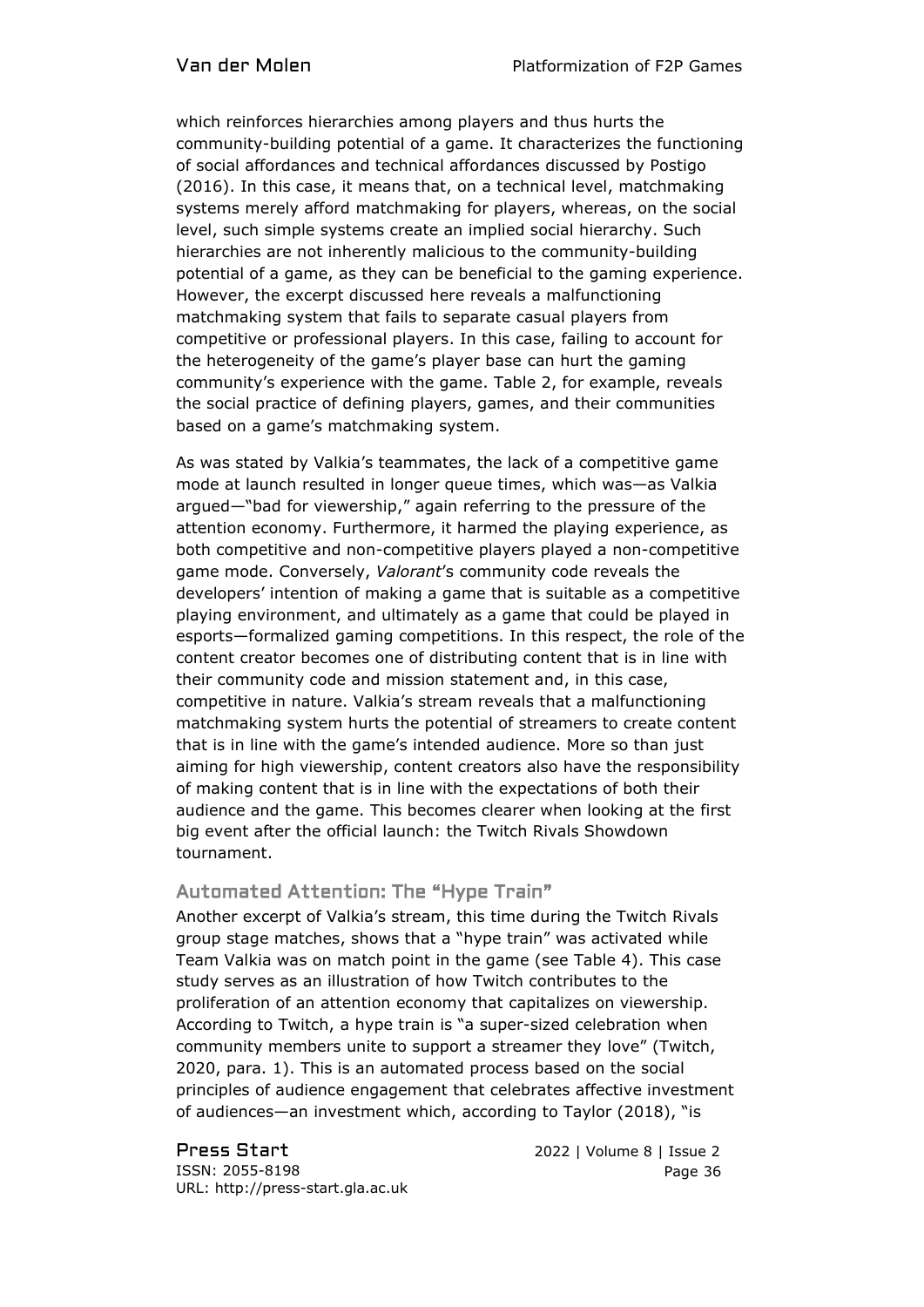amplified and interwoven with an attention economy based in fandom" (p. 97). The hype train kicks off automatically after a spike in donations from different viewers in the channel, triggering a prompt with an animation on screen coupled with a loud soundtrack (see Figure 2).

| <b>Source</b>        | <b>Text</b>                                                                                 |
|----------------------|---------------------------------------------------------------------------------------------|
| VALORANT             | Round is playing. Streamer continuously communicating with his<br>teammates via voice chat. |
| <b>TWITCH PROMPT</b> | [CHATTER 1] is gifting 5 Tier 1 Subs to Valkia's community!                                 |
|                      | They've gifted a total of 96 in the channel!                                                |
| <b>STREAMER</b>      | [CHATTER 1]! We got "gifted" coming in! Let's go!                                           |
| <b>GAME</b>          | Team Valkia wins round.                                                                     |
| <b>STREAMER</b>      | Nice! Let's go! [.] One More round!                                                         |
| <b>CHATTER 1</b>     | Let's hype this biatch up                                                                   |
|                      | Chooo chooo                                                                                 |
| <b>VALORANT</b>      | Final round starts (match point).                                                           |
| <b>TWITCH PROMPT</b> | CHATTER 2 is gifting 5 Tier 1 Subs to Valkia's community!                                   |
| <b>STREAMER</b>      | [CHATTER 2] with the 5 gifted as well. Let's go, Rivals!                                    |
| <b>CHATTER 2</b>     | HYPPPPPEEEEEE Peopleeeee                                                                    |
| <b>CHATTER 3</b>     | hypeeeee                                                                                    |
| <b>CHATTER 4</b>     | <b>GET THOSE EARLY PICKS</b>                                                                |
| <b>CHATTER 5</b>     | So close to level 4                                                                         |
| <b>CHATTER 4</b>     | <b>HYPEEEEEEE</b>                                                                           |
| <b>TWITCH PROMPT</b> | [CHATTER 6] gifted a Tier 1 sub to [CHATTER 3]! They have                                   |
|                      | given 40 Gift Subs in the channel!                                                          |
| <b>CHATTER 2</b>     | <b>YASSSSSSSSSSSSS</b>                                                                      |
| <b>CHATTER 7</b>     | YESS [Chatter 6] LETS GOOO                                                                  |
| <b>CHATTER 4</b>     | <b>YESSSSSSS</b>                                                                            |

Press Start 2022 | Volume 8 | Issue 2 ISSN: 2055-8198 URL: http://press-start.gla.ac.uk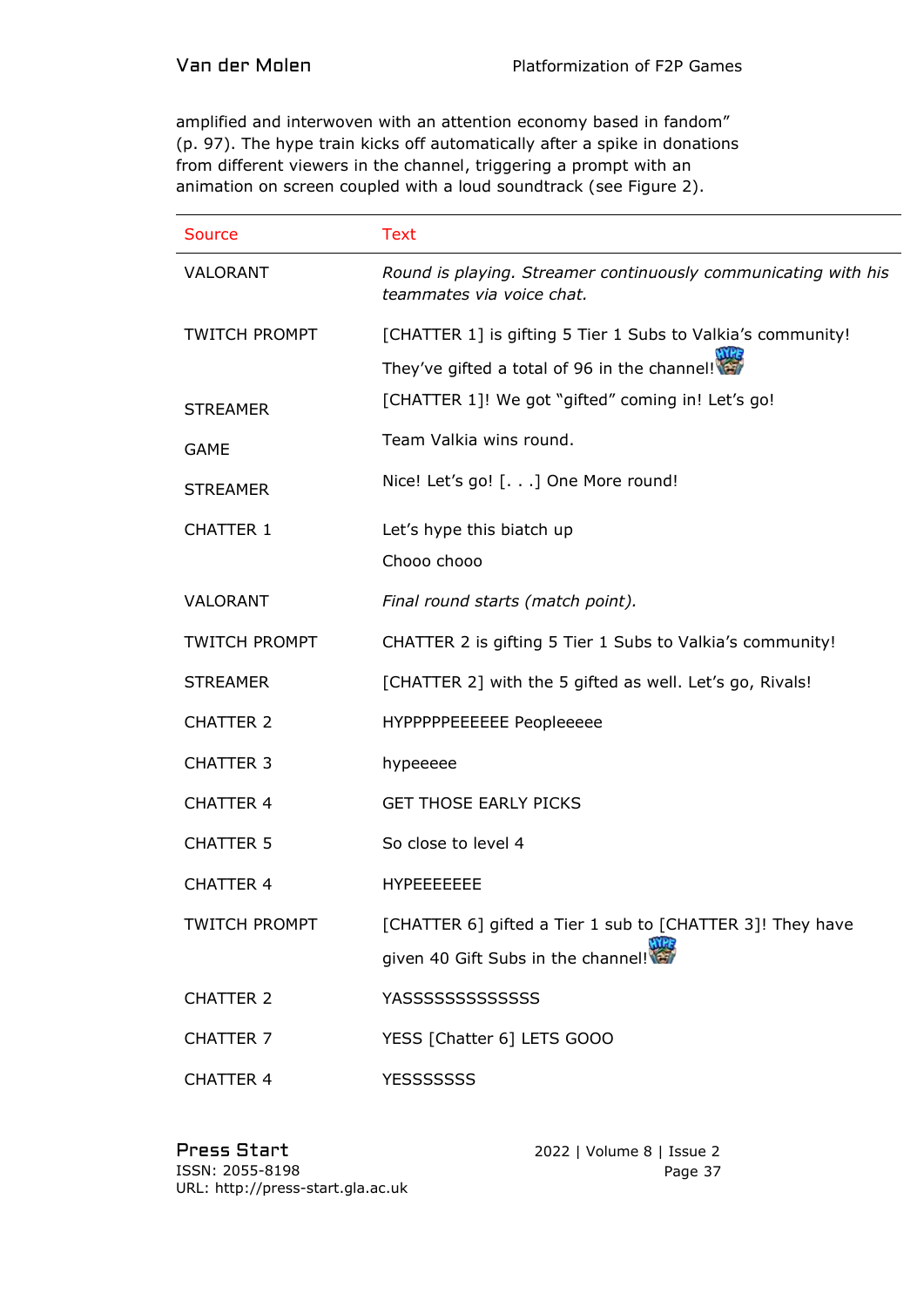| CHATTER 3 | i fuckingg love uuu [Chatter 1]                               |
|-----------|---------------------------------------------------------------|
| CHATTER 2 | TEAM TEAM TEAM TEAM TEAM TEAM                                 |
| CHATTER 4 | PogU. PogChamp. [Chatter 6] YOU LEGEND                        |
| VALORANT  | Valkia makes final two kills and wins round. Match won 13-11. |
| STREAMER  | Let's go baby! [stands up] Let's go!                          |

Table 4. Transcription of Valkia's Twitch stream on June 5, 2020.



Figure 2. Image of Valkia's stream displaying Twitch's donation prompt while the "hype train" is activated. The prompt displays the notification with animated "emotes" blurring large parts of the screen. Screenshot by the author.

The hype train is automatically triggered by momentum within the audience that is perfectly attuned to both game and stream events as well as the audience's participation. In this case, the cross-modal interaction between different elements of the Twitch stream reveals how this platform—indicative of the attention economy—"preys on visuality" (Beller, 2006, p. 2). The simultaneous climax of both Valkia winning the game and the stream being "hyped" highlights the focus on visuality and spectatorship. The hype train functions as one of the mechanisms described by Terranova (2012), where attention is measured and even commodified—in this case, the hype train quite literally commodifies human attention in the form of "hype." The scarce resource of attention has, for a moment, been bundled into one climactic hype train. Such a micro-example then also points to the overall larger-scale principles on which *Valorant'*s platformized distribution strategy operates. In this case, the value of attention for *Valorant* is elevated through an event like Rivals, amplified with Twitch Drops, and measured with the hype train. The hype train mediates an emotional response from the audience

Press Start 2022 | Volume 8 | Issue 2 ISSN: 2055-8198 URL: http://press-start.gla.ac.uk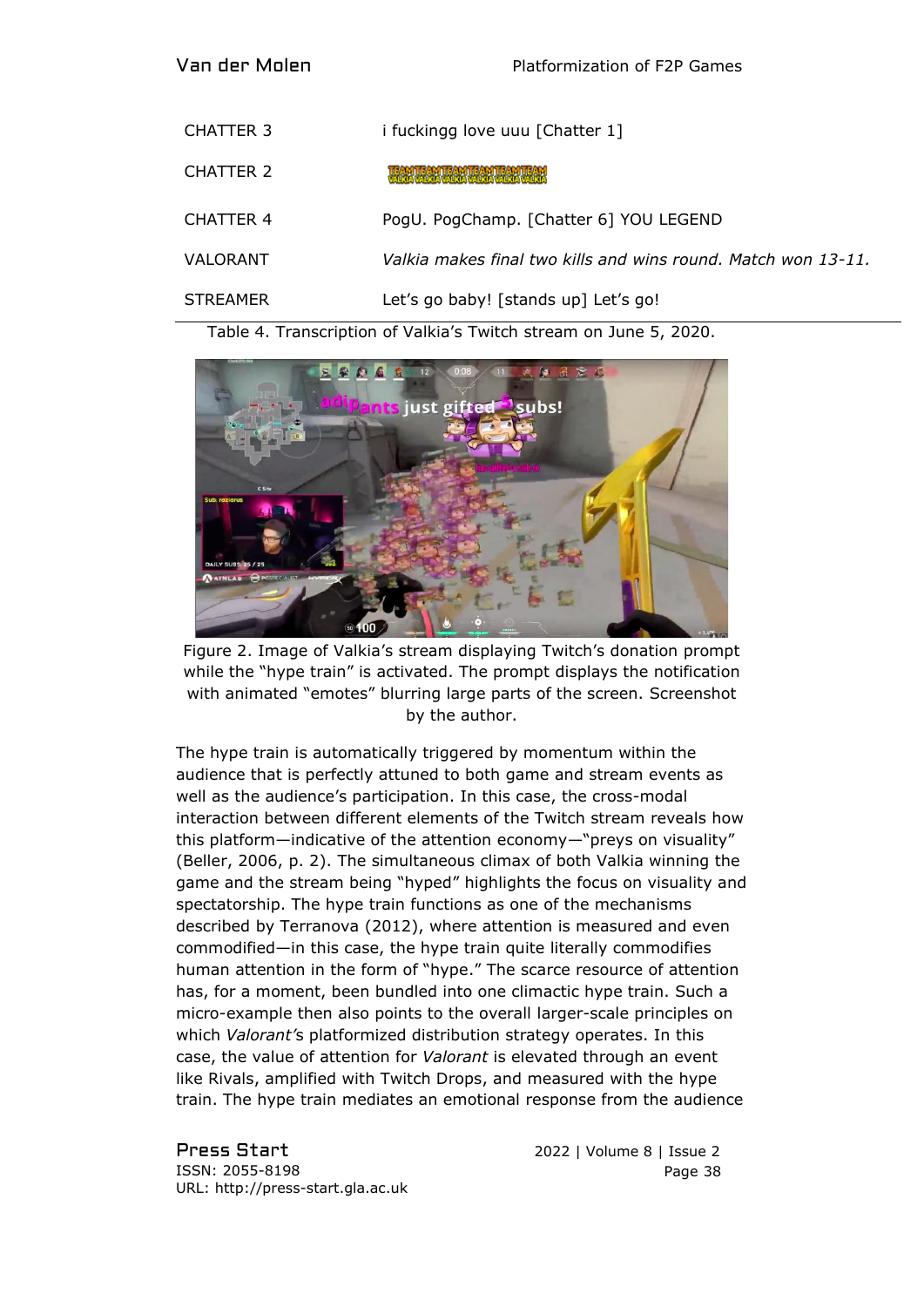to the streamer, while at the same time generating economic value through the commodification of viewer engagement. It demonstrates how Riot Games—through the introduction of Twitch as a distributor and marketer—gives both Twitch and its users crucial roles in sustaining attention to *Valorant* for as long as possible.

#### **Conclusion**

This paper provides a preliminary understanding of the involvement of content creators in the livestreaming ecosystem. The F2P game model has proven to be particularly relevant in this respect due to the importance of the content creator in establishing the game as a service. *Valorant* does so, first and foremost, by giving Twitch streamers the role of distributors of content. The implication of "free" in the F2P model was also examined. It was found that streamers work for both Riot Games and Twitch. Riot Games benefits from the work of content creators as Twitch distributes their content, *Valorant*, to audiences and players. By researching the development of *Valorant*, this paper has provided an overview of the roles of several social and technological affordances. I discussed Twitch Drops as a fusion of technical affordances that primarily distribute access, and the resulting social affordances creating social hierarchy and reputation amongst content creators and players. I emphasized the vital role of the content creator, as revealed by their role as opinion leaders in their engagement with *Valorant*'s player base, matchmaking systems, and the way it is represented in Twitch Rivals. In the case of *Valorant*, the relationship between game and content creator first emerged during the closed beta, which signaled the beginning of this paper. Streamers became fundamental in building an audience both for themselves and for the game. Under the influence of a variety of sociotechnical systems—with attention and commodification as fundamental driving forces—the content creator was assigned a vital role in the promotion of the game and the fostering of a community as an opinion leader.

This paper aimed to develop a provisional understanding of the roles of content creators as complementors within the platformization of *Valorant* after launch. Content creators have proven to be crucial in the mediation of the interplay between players, audiences, platforms, and *Valorant*. On the one hand, streamers played a vital role as cultural commodities, since they were directly responsible for the promotion of the F2P game. On the other hand, content creators benefited from this process themselves, considering that the sociotechnical system provided a crutch for viewership and hype. Streamers will continue to play a fundamental role in building a sustainable service relationship with the game and the community, notably by developing affective audiences that are willing to invest in the game. Whether a game is "dead" or "alive" as a service is vital to the work of streamers, who adjust their

Press Start 2022 | Volume 8 | Issue 2 ISSN: 2055-8198 URL: http://press-start.gla.ac.uk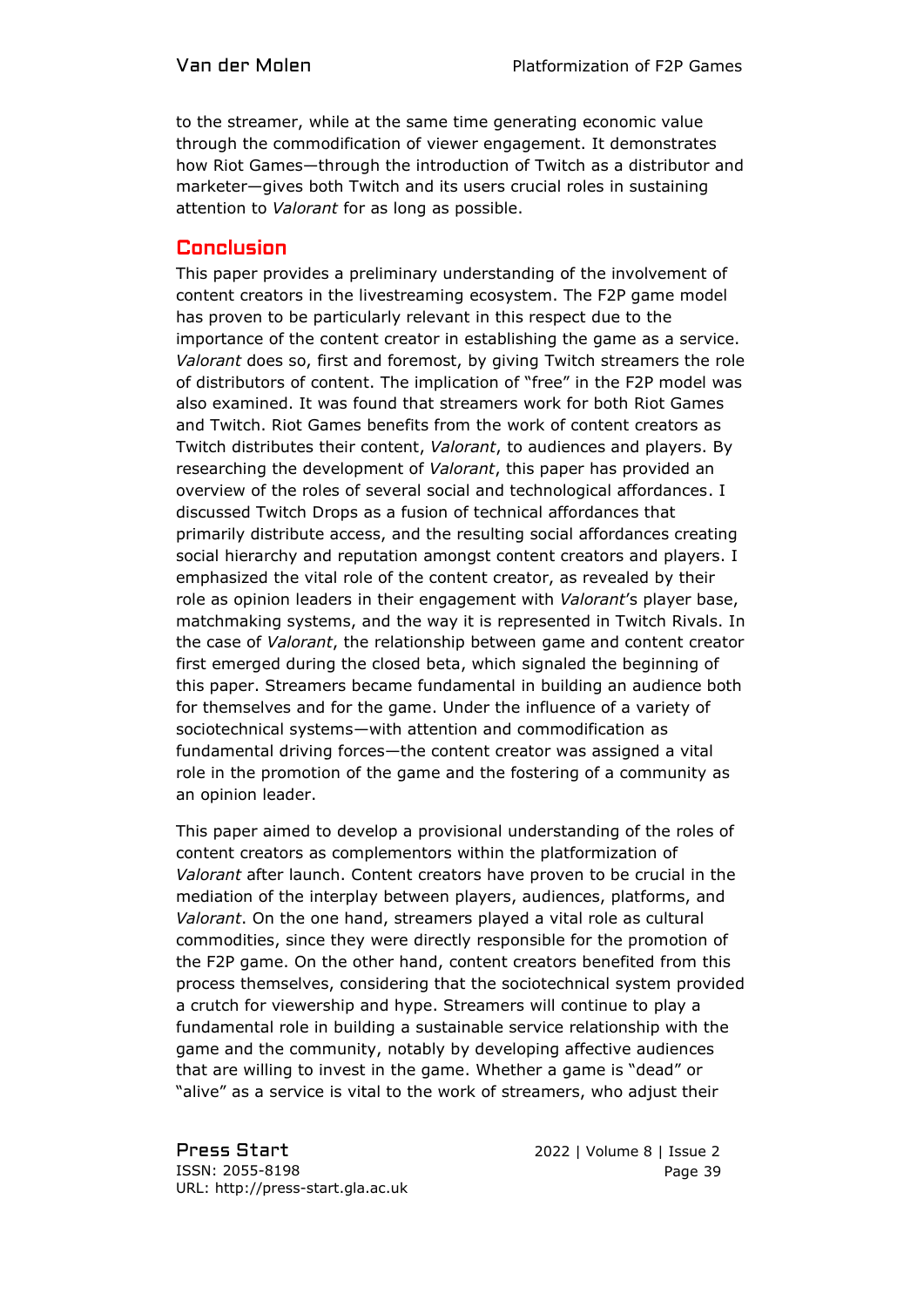specific role as content creators accordingly and might influence the lifespan of games. The success of *Valorant* is thus determined by its functioning as a service and dependent on an ongoing relationship with viewers and players, most notably via Twitch.

Future research could help us understand and define the relation between livestreaming and digital games. Such a study could examine what makes a game relevant for livestreaming and vice versa. Doing so would generate a better understanding of how digital games are actualized in our contemporary mediatized society. Future studies could also focus on how games are facilitating the integration into streaming platforms, notably by looking at mechanisms such as streamer modes, spectator modes, and replay systems, all as part of a sociotechnical system.

This paper contributes to a growing body of literature on the cultural practices in and around videogames by providing a preliminary sketch of the roles that streamers take up as content creators for games. It shows that the livestreaming ecosystem might indeed help foster communities around games, but also potentially creates and aggravates hierarchies among players and streamers. In particular, the paper highlights the numerous ways in which content creation becomes work. The codependency between streamers and games—caused by platformization—sets the conditions for Riot Games and Twitch to extract both affective and economic value from content. The increased co-dependency between digital platforms and videogames in the game industry as a whole becomes a pressing subject for future studies as the position of content creators might become more and more compromised.

# Acknowledgments

This paper was written during a master's tutorial under the dedicated guidance of Dr. Stefan Werning.

## References

Aarseth, E. (2007). I fought the law: Transgressive play and the implied player. *Proceedings of DiGRA 2007 Conference*, 130–133.

Alha, K., Koshinen, E., Paavelainen, J., Hamari, J., & Kinnunen., J. (2014). Free-to-play games: Professionals' perspectives. *Proceedings of Nordic DiGRA 2014*, 1–14.

Asmongold [@Asmongold]. (2020, April 18). *Some thoughts on Valorant "streams" aka reruns @Twitch* [Tweet]. Twitter. <https://twitter.com/Asmongold/status/1251272227250671616?s=20>

Press Start 2022 | Volume 8 | Issue 2 ISSN: 2055-8198 URL: http://press-start.gla.ac.uk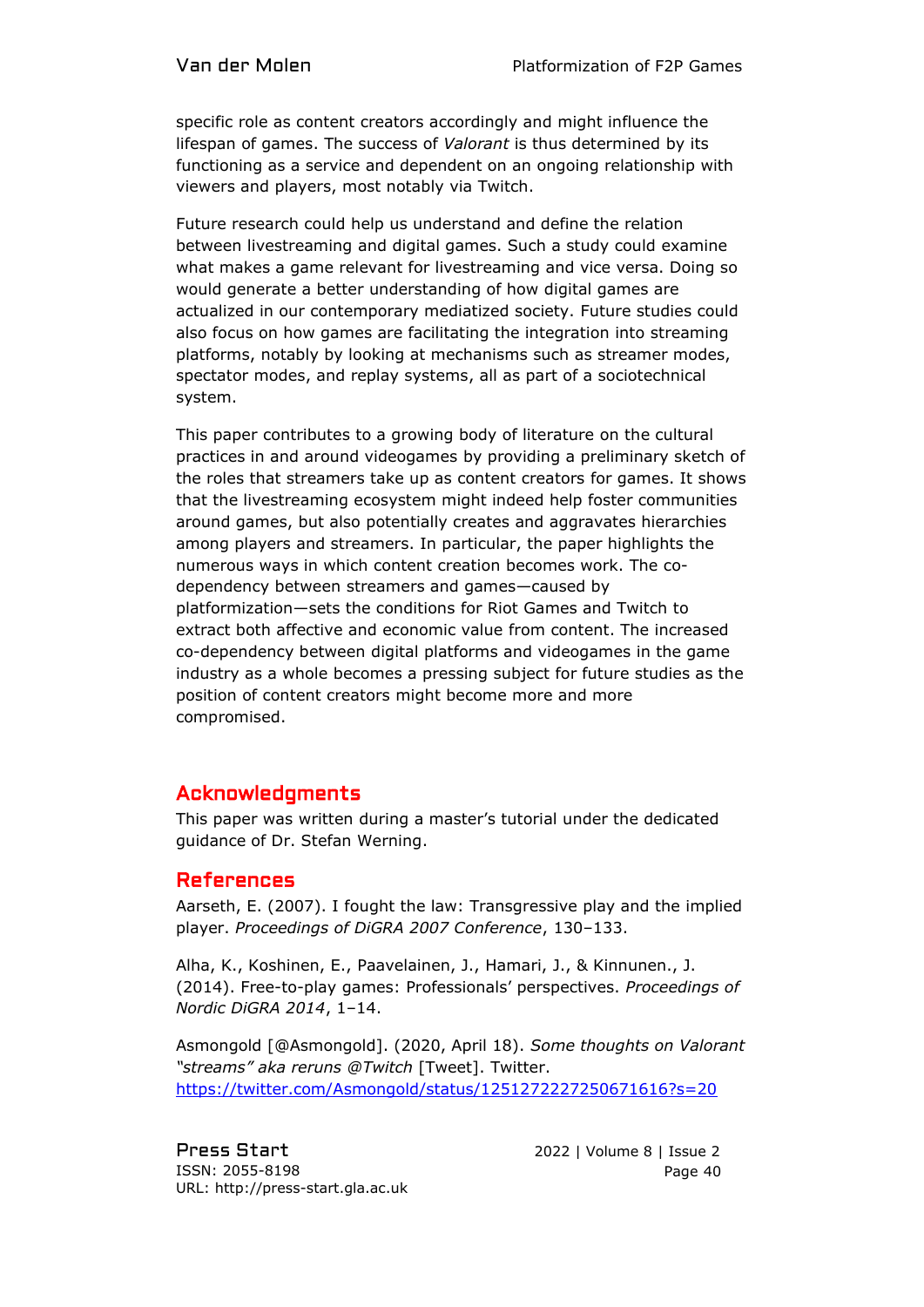Beller, J. (2006). *The cinematic mode of production: Attention economy and the society of the spectacle*. Dartmouth College Press.

Blizzard Entertainment. (2016). *Overwatch* [Multi-Platform]. Blizzard Entertainment.

Bogost, I., & Montfort, N. (2009). Platform studies: Frequently answered questions. *Digital Arts and Culture.*  <https://escholarship.org/uc/item/01r0k9br>

Bourdieu, P. (1986). The forms of capital. In J. Richardson (Ed.), *Handbook of theory and research for the sociology of education* (pp. 241–258). Greenwood.

Consalvo, M. (2007). *Cheating: Gaining an advantage in videogames*. MIT Press.

Davenport, T. H., & Beck, J. C. (2001). The attention economy. *Ubiquity*.<https://doi.org/10.1145/375348.376626>

Donlon, A., & Ziegler, J. (2020, May 20). *05: Are we ready for launch?* <https://playvalorant.com/en-us/news/dev/05-are-we-ready-for-launch/>

Fields, E. (1988). Qualitative content analysis of television news: Systematic techniques. *Qualitative Sociology, 12*(1), 3–5. <https://doi.org/10.1007/BF00989239>

Jenkins, H. (2006). *Fans, bloggers, and gamers: Exploring participatory culture.* NYU Press.

Johnson, M. R., & Woodcock, J. (2019). "It's like the gold rush": The lives and careers of professional video game streamers on Twitch.tv. *Information, Communication & Society*, *22*(3), 336–351, <https://doi.org/10.1080/1369118X.2017.1386229>

McGuigan, J. (2014). The neoliberal self. *Culture Unbound, 6*, 223–240. <https://doi.org/10.3384/cu.2000.1525.146223>

Nieborg, D. B., & Poell, T. (2018). The platformization of cultural production: Theorizing the contingent cultural commodity. *New Media and Society*, *20*(11), 4275–4292. https://doi.org[/10.1177/1461444818769694](https://doi-org.proxy.library.uu.nl/10.1177/1461444818769694)

Niederer, S., & Van Dijck, J. (2010). Wisdom of the crowd or technicity of content? Wikipedia as a sociotechnical system. *New Media and Society, 12*(8), 1368–1387. <https://doi.org/10.1177/1461444810365297>

Press Start 2022 | Volume 8 | Issue 2 ISSN: 2055-8198 URL: http://press-start.gla.ac.uk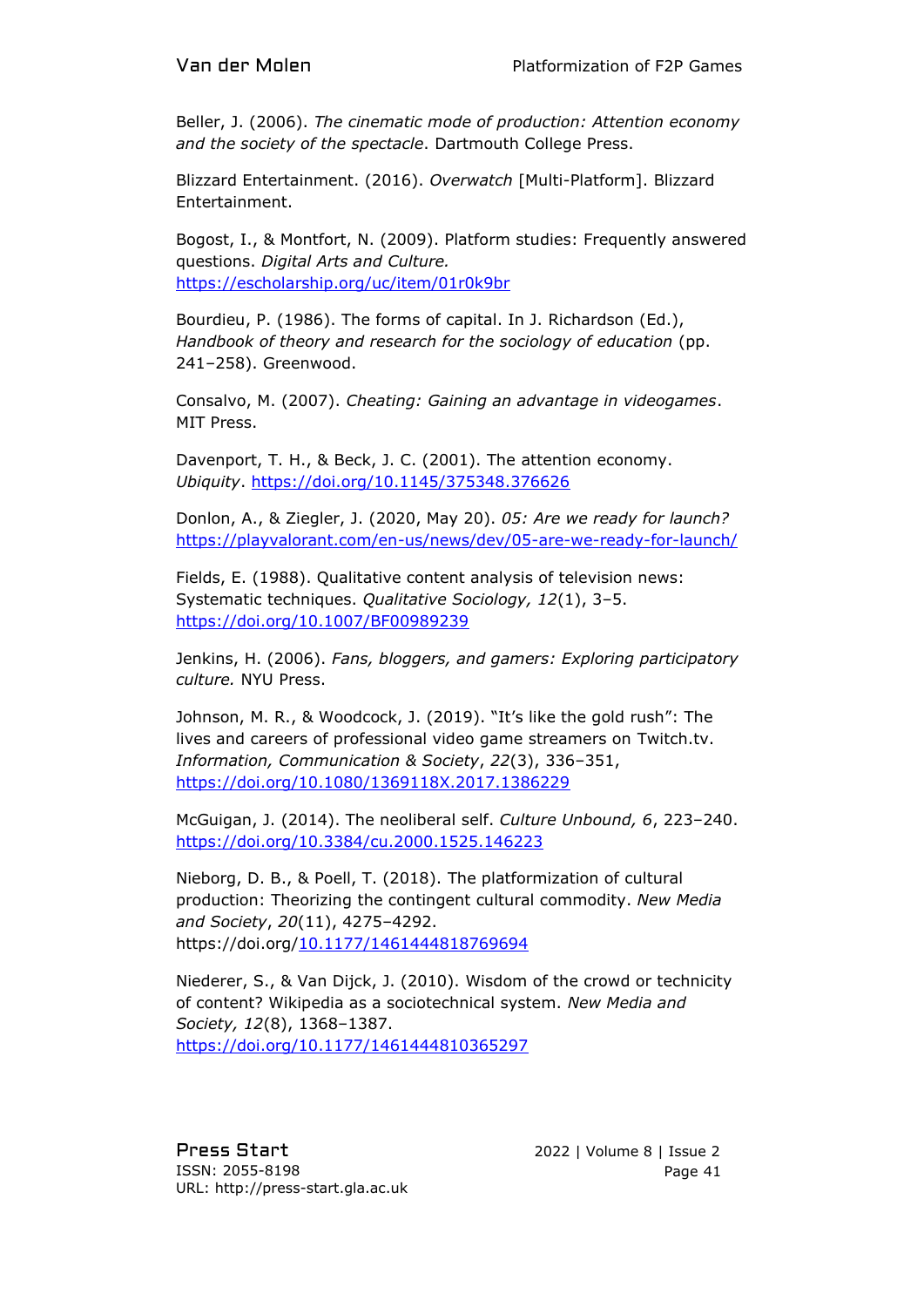Petre, C., Duffy, B. E., & Hund, E. (2019). Gaming the system: Platform paternalism and the politics of algorithmic visibility. *Social Media + Society, 5*(4), 1–12. https://doi.org[/10.1177/2056305119879995](https://doi-org.proxy.library.uu.nl/10.1177/2056305119879995)

Postigo, H. (2016). The socio-technical architecture of digital labor: Converting play into YouTube money. *New Media and Society, 18*(2), 332–349.<https://doi.org/10.1177/1461444814541527>

Postigo, H. (2007). Of mods and modders: Chasing down the value of fan-based digital game modifications. *Games and Culture, 2*(4), 300– 313.<https://doi.org/10.1177/1555412007307955>

Recktenwald, D. (2017). Toward a transcription and analysis of live streaming on Twitch. *Journal of Pragmatics, 115*, 68–81. <https://doi.org/10.1016/j.pragma.2017.01.013>

Riot Games. (2020). *Valorant* [PC]. Riot Games.

Riot Games. (2009). *League of legends* [Multi-Platform]. Riot Games.

Sjöblom, M., Törhönen, M., Hamari, J., & Macey, J. (2019). The ingredients of Twitch streaming: Affordances of game streams. *Computers in Human Behavior, 92*, 20–28. <https://doi.org/10.1016/j.chb.2018.10.012>

Sotamaa, O. (2010). When the game is not enough: Motivations and practices among computer game modding culture. *Games and Culture, 5*(3), 239–255.<https://doi.org/10.1177/1555412009359765>

Sotamaa, O. & Karppi, T. (Eds.). (2010). *Games as services: Final report*. University of Tampere. [https://trepo.tuni.fi/bitstream/handle/10024/65772/978-951-44-8167-](https://trepo.tuni.fi/bitstream/handle/10024/65772/978-951-44-8167-3.pdf?sequence=1&isAllowed=y) [3.pdf?sequence=1&isAllowed=y](https://trepo.tuni.fi/bitstream/handle/10024/65772/978-951-44-8167-3.pdf?sequence=1&isAllowed=y)

Taylor, T. L. (2018). *Watch me play: Twitch and the rise of game live streaming*. Princeton University Press.

Terranova, T. (2012). Attention, economy and the brain. *Culture Machine, 13*, 1–19.

[http://svr91.edns1.com/~culturem/index.php/cm/article/download/465/](http://svr91.edns1.com/~culturem/index.php/cm/article/download/465/484) [484](http://svr91.edns1.com/~culturem/index.php/cm/article/download/465/484)

Twitch. (2020). *Hype train guide.* Retrieved July 17, 2020, from https://help.twitch.tv/s/article/hype-train-quide?language=en\_US

Valorant. (2020, June 2). *Community Code*. [https://playvalorant.com/en-us/news/announcements/valorant](https://playvalorant.com/en-us/news/announcements/valorant-community-code/)[community-code/](https://playvalorant.com/en-us/news/announcements/valorant-community-code/)

Press Start 2022 | Volume 8 | Issue 2 ISSN: 2055-8198 URL: http://press-start.gla.ac.uk